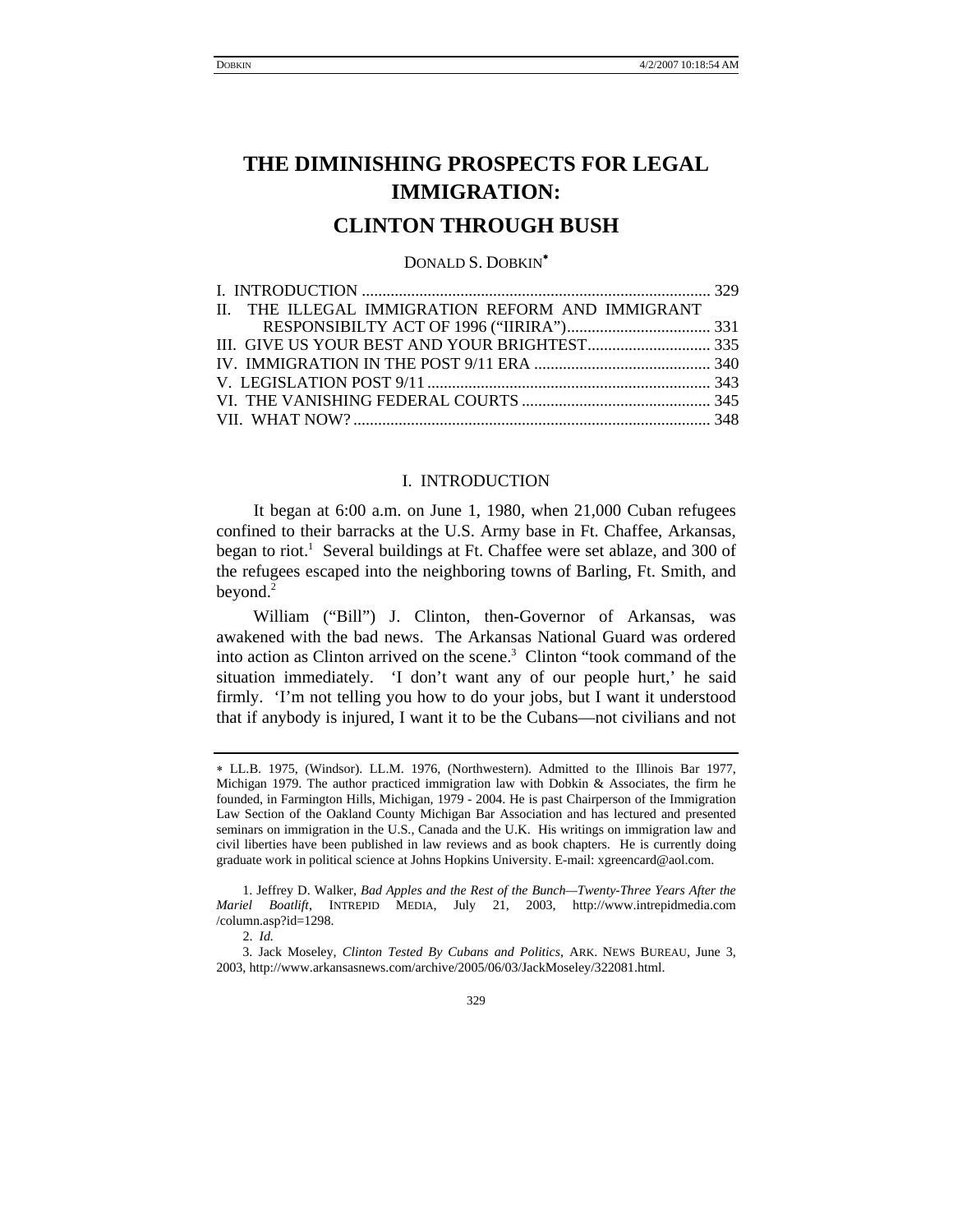your men.'"4 Looking straight at his commander, he then added, "Am I making myself clear?"[5](#page-1-1)

The events of that steamy summer morning, twenty-six years ago, left an indelible impression on the future forty-second President of the United States and would earmark the beginning of the current cycle of restricting the prospects for legal immigration for millions of potential immigration applicants. The political fallout from these events would be felt for years, especially for Bill Clinton, who blamed the riots for his defeat in the Arkansas gubernatorial race in November 1980.<sup>[6](#page-1-2)</sup> Burned by Castro once, Clintonwas determined not to be burned a second time.<sup>7</sup> Hence, in 1994, a little more than a year after occupying the White House, Clinton issued an Executive Order changing the Cuban Adjustment Act of 1966.<sup>8</sup>

Under the Cuban Adjustment Act of 1966, Cuban refugees who reached American territorial waters by any means could seek political asylum.<sup>[9](#page-1-5)</sup> Clinton's 1994 Executive Order mandated that refugees actually had to get their feet on U.S. soil before they could file for asylum.<sup>10</sup> Hence, Clinton's order firmly established and legitimized the U.S. policy of interdiction of aliens on the high seas.

This article attempts to provide a thumbnail sketch of the major changes in immigration law and the political underpinnings attendant thereto in both the Clinton and Bush administrations. Having witnessed and felt these changes on a professional level, there remains little doubt in my own mind that the prospects for legal immigration since the mid 1990's have been diminished substantially.

Most articles on immigration focus on a detailed analysis of a particular statutory provision or case, or attempt to explain congressional action or non-action with a broad political brush. The problem with these approaches is two-fold. First, they give little insight into what is really happening at the Immigration and Naturalization Service ("INS") (now called U.S. Citizenship and Immigration Services "USCIS") with

<span id="page-1-0"></span><sup>4</sup>*. Id.*

<span id="page-1-1"></span><sup>5</sup>*. Id.*

<span id="page-1-2"></span><sup>6.</sup> Walker, *supra* note 1.

<span id="page-1-4"></span><span id="page-1-3"></span><sup>7.</sup> BILL CLINTON, MY LIFE 615 (2004).

<sup>8</sup>*. See* The President's News Conference on Cuban Refugees, 2 Pub. Papers 1477 (Aug. 19, 1994), *available at* 1994 WL 446481 (White House) (West).

<span id="page-1-5"></span><sup>9.</sup> Cuban Adjustment Act of 1966, Pub. L. No. 89-732, 80 Stat. 1161 (codified as amended at 8 U.S.C. § 1255 (2006)).

<span id="page-1-6"></span><sup>10</sup>*. See* The President's News Conference on Cuban Refugees, *supra* note 8, at 1; *see also*  United States-Cuba Joint Communiqué on Migration, Sept. 9, 1994, U.S.-Cuba, 5 U.S. Dep't State Dispatch 37 (1994).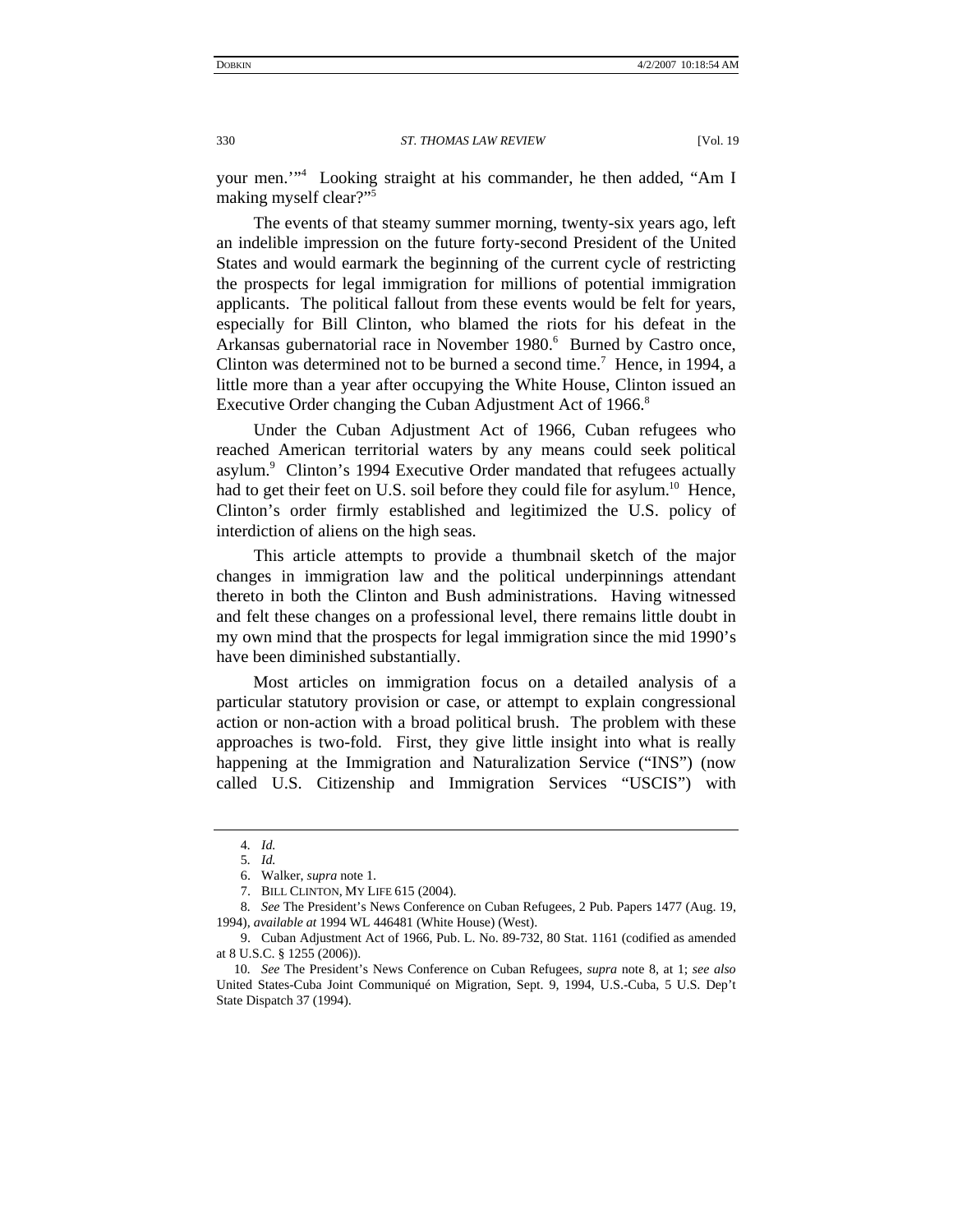<span id="page-2-0"></span>adjudication of real applications. Second, they attempt to analyze immigration purely from a political policy perspective. Unfortunately, neither approach presents a clear picture of the immigration landscape.

No article or work has attempted to detail the narrowing immigration gates over the past decade by taking a comprehensive look at the legislation Congress has passed and the manner in which the INS has dealt with it. Unfortunately, examining INS statistics on numbers of applicants and numbers of approvals does little to reveal how difficult the legal immigration process has become.

To the uninitiated, a legislative change in the immigration law is the "be all and end all" of the immigration analysis and debate—yet the true "litmus test" is what regulatory interpretations INS adopts after legislation is enacted by Congress. The reality is that the record is replete with administrative action which typically defies statutory directives and congressional intent.

## II. THE ILLEGAL IMMIGRATION REFORM AND IMMIGRANT RESPONSIBILTY ACT OF 1996 ("IIRIRA")

Clinton's 1994 Executive Order was significant but paled in comparison with what was to come. On September 30, 1996, the "Illegal Immigration Reform and Immigrant Responsibility Act," ("IIRIRA") was signed into law.<sup>11</sup> Enacted in the shadow of the Oklahoma City bombing, and with the support of the Clinton administration and a Republican Congress, the Act was labeled the Illegal Immigration Reform Act  $("IIRA").<sup>12</sup> However, the term "illegal" was a misnomer because the main$ thrust of the law was all about restricting legal immigration, not only about controlling it.

Although IIRIRA was supposed to stop "illegal immigration" into the United States, it unleashed, instead, a series of bad policy choices that have destroyed families, made it virtually impossible to permit illegal immigrants to become legal, and rendered our legal system impotent to stop the worst abuses by government officials who may now run amok without any judicial oversight. $^{13}$  $^{13}$  $^{13}$ 

<span id="page-2-1"></span><sup>11.</sup> Illegal Immigration Reform and Immigrant Responsibility Act of 1996, Pub. L. 104-208, 110 Stat. 3009-546 (codified as amended in scattered sections of 8 U.S.C.).

<span id="page-2-3"></span><span id="page-2-2"></span><sup>12</sup>*. Id.*

<sup>13.</sup> Supreme Court Examines Legacy of '96 Laws (Oct. 4, 2006), http://www.afsc.org/immigrants-rights/current-news/2006/10/supreme-court-examines-legacy-of-96.html.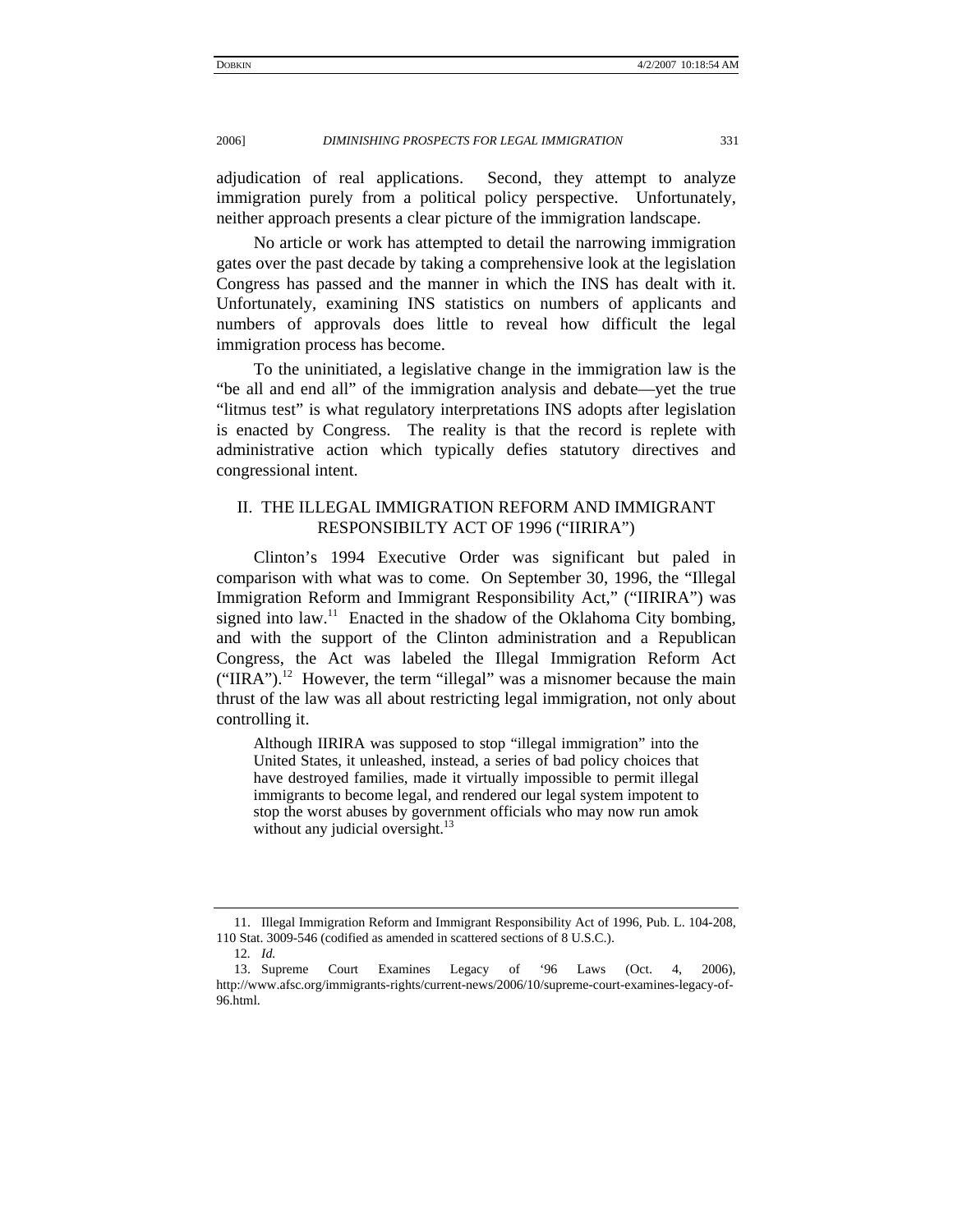The IIRIRA, for all intents and purposes, eviscerated the rights of immigrants to apply for political asylum by giving immigration officers at ports of entry "the right to summarily deport persons seeking asylum."[14](#page-3-0) 

INS decisions about asylum used to be subject to challenge and review in federal court but the IIRIRA gave individual border patrol agents the power to make instant, unilateral life and death decisions about whether someone seeking entry is likely to be subject to death, torture or imprisonment on returning home.<sup>15</sup>

Coupled with the fact that aliens who somehow made it into the U.S. were now required by law to file their applications for political asylum within one year or render themselves ineligible<sup>16</sup>, political asylum was all but rendered dead by the enactment of IIRIRA.

Another significant change in the law was the establishment of the socalled "Entitlement Bars," which became effective on April 1, 1997.<sup>17</sup> Section 245 of the Immigration and Nationality Act, as amended, essentially establishes the rules and requirements for those aliens who wish to adjust their status to permanent resident (the "greencard").<sup>18</sup> These are applicants who are in the United States on so-called "non-immigrant" or temporary visas, such as visa F-1 for students or visa H-1B for professionals.<sup>[19](#page-3-5)</sup>

This section generally allows aliens to adjust their status only if they have maintained a lawful status while in the United States.<sup>20</sup> While, initially, the new law extended section 245(a)'s adjustment for out-of-status aliens until 1997, the provision expired eventually and was not renewed by Congress.<sup>21</sup> The eventual expiration of the adjustment law under section 245(a) did two things. First, it prohibited aliens who were out-of-status, for even a day, to lawfully adjust their status in the United States.<sup>22</sup> Second, it barred aliens who were out of status for more than 180 days but less than one year, from applying for a visa at a U.S. Embassy abroad for three

<span id="page-3-0"></span><sup>14.</sup> Immigration and Nationality Act of 1990, Pub. L. 101-649, § 208(a)(b)(2)(A)(i)-(iv) 104 Stat. 4978 (codified as amended at 8 U.S.C. § 1101 (2006)).

<span id="page-3-1"></span><sup>15.</sup> *Id.* 

<span id="page-3-3"></span><span id="page-3-2"></span><sup>16.</sup> Immigration and Nationality Act § 208(a)(2)(B).

<sup>17.</sup> Immigration and Nationality Act of 1990, Pub. L. 101-649, § 212, 104 Stat. 4978 (codified as amended at 8 U.S.C. § 1182 (2006)).

<span id="page-3-4"></span><sup>18. 8</sup> U.S.C. § 1255(a).

<span id="page-3-5"></span><sup>19. 8</sup> U.S.C. § 1184.

<span id="page-3-6"></span><sup>20. 8</sup> U.S.C. § 1255.

<span id="page-3-8"></span><span id="page-3-7"></span><sup>21</sup>*. Id.*

<sup>22</sup>*. Id.* Prior to this, aliens who were out-of-status (many times through no fault of their own) were able to adjust status by paying an added but hefty filing fee. *See id.*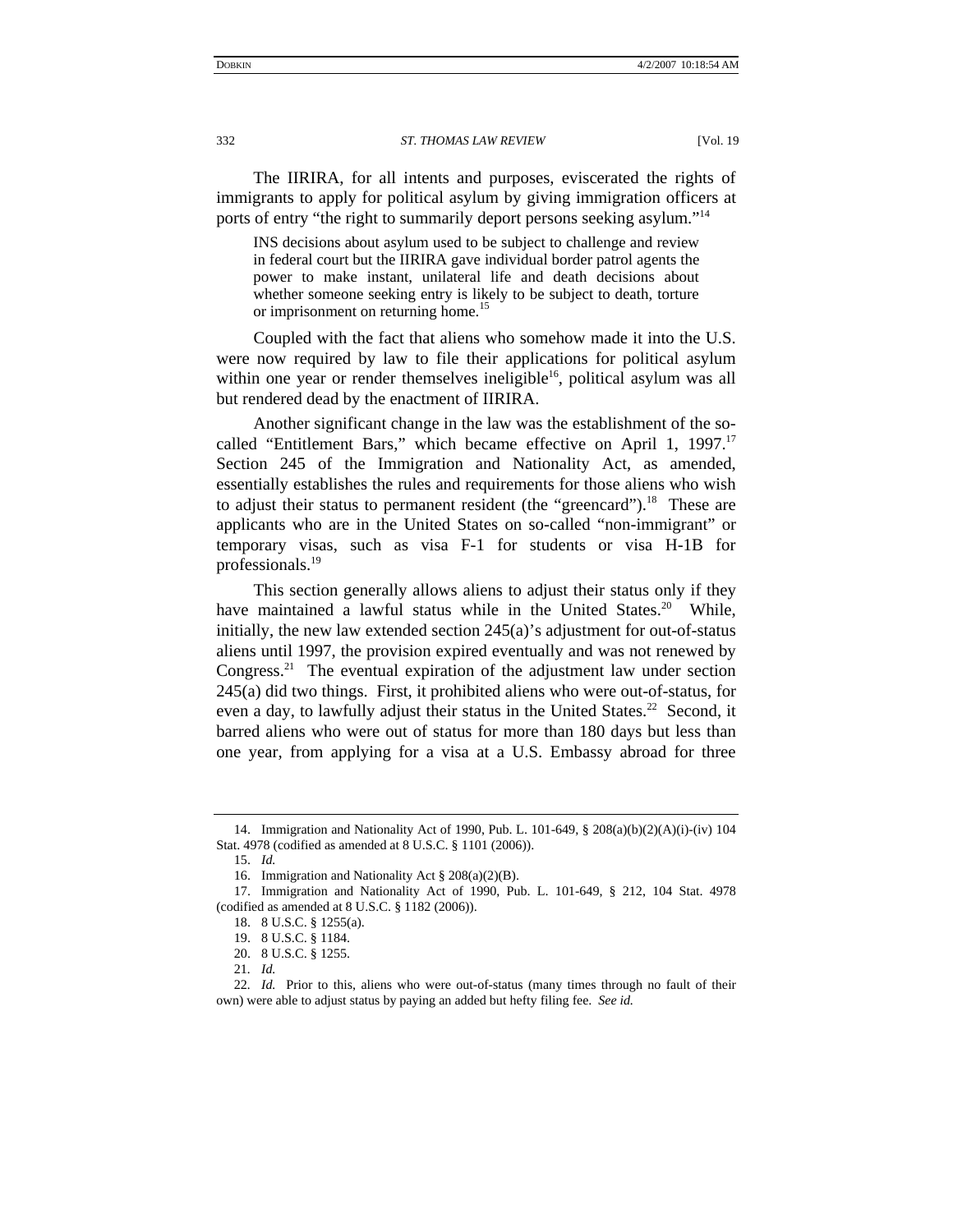years.<sup>23</sup> Persons who remained out of status for a total of one year or more were barred from applying for a visa to the U.S. for 10 years.<sup>24</sup> There was only one exception to these harsh measures, which applied to immediate relatives of U.S. citizens, as defined by section 201(b) of the Act, such as spouses, children, and parents.<sup>[25](#page-4-2)</sup>

The inability of an alien, who was out of status for even a day, to adjust his status in the United States, rocked the immigration world. Not only did it suddenly make thousands of potential applicants ineligible for legal immigration, but it literally forced thousands of persons to leave the United States and relegate their future immigration fate to the consular officers who staffed over 100 posts of the U.S. Embassy system abroad.

Forcing thousands of applicants out of the United States was, without doubt, a major goal of this provision. The U.S. federal courts have consistently ruled that an alien outside of the United States has no legal rights or standing to seek relief in the federal courts from arbitrary and capricious decisions of U.S. consular officers, despite the fact that they are administering, interpreting, and, in effect, adjudicating U.S. law.<sup>26</sup> While the U.S. State Department retains an informal inquiry process through its visa office, which purports to review decisions of consular officers, it is largely ineffective and provides no legal safeguards.<sup>[27](#page-4-4)</sup>

Applicants who now found themselves back in their home country had a new problem. Section 214(b) of the Immigration Act requires applicants for a non-immigrant visa, such as a B-2 tourist visa or an F-1 student visa, to prove that they are bona fide non-immigrants, and not intending immigrants.<sup>28</sup> Because they had applied for a permanent or immigrant visa in the United States, they had, in the words of the government, "evidenced their intention to become . . . permanent resident[s]" and were hence ineligible for a non-immigrant or temporary visa, such as a B-2 visa.<sup>29</sup> The result, in many instances, was that a person who had waited the three or ten year bar, but had their permanent

<span id="page-4-6"></span>29*. Id.*

<span id="page-4-0"></span><sup>23. 8</sup> U.S.C. § 1182(a)(9)(B)(i).

<span id="page-4-1"></span><sup>24</sup>*. Id.*

<span id="page-4-3"></span><span id="page-4-2"></span><sup>25. 8</sup> U.S.C. § 1255(c)(4).

<sup>26</sup>*. See* Garcia v. Baker, 765 F. Supp. 426 (N.D. Ill. 1990); United States *ex rel*. Ulrich v. Kellogg, 30 F.2d 984 (D.C. Cir. 1929), *cert. denied*, 279 U.S. 868 (1929); Li Hing of Hong Kong, Inc. v. Levin, 800 F.2d 970 (9th Cir. 1986).

<span id="page-4-5"></span><span id="page-4-4"></span><sup>27. 22</sup> C.F.R. § 42.81 (2006).

<sup>28.</sup> Immigration and Nationality Act of 1990, Pub. L. 101-649, § 214(b), 104 Stat. 4978 (codified as amended at 8 U.S.C. § 1184(b) (2006)).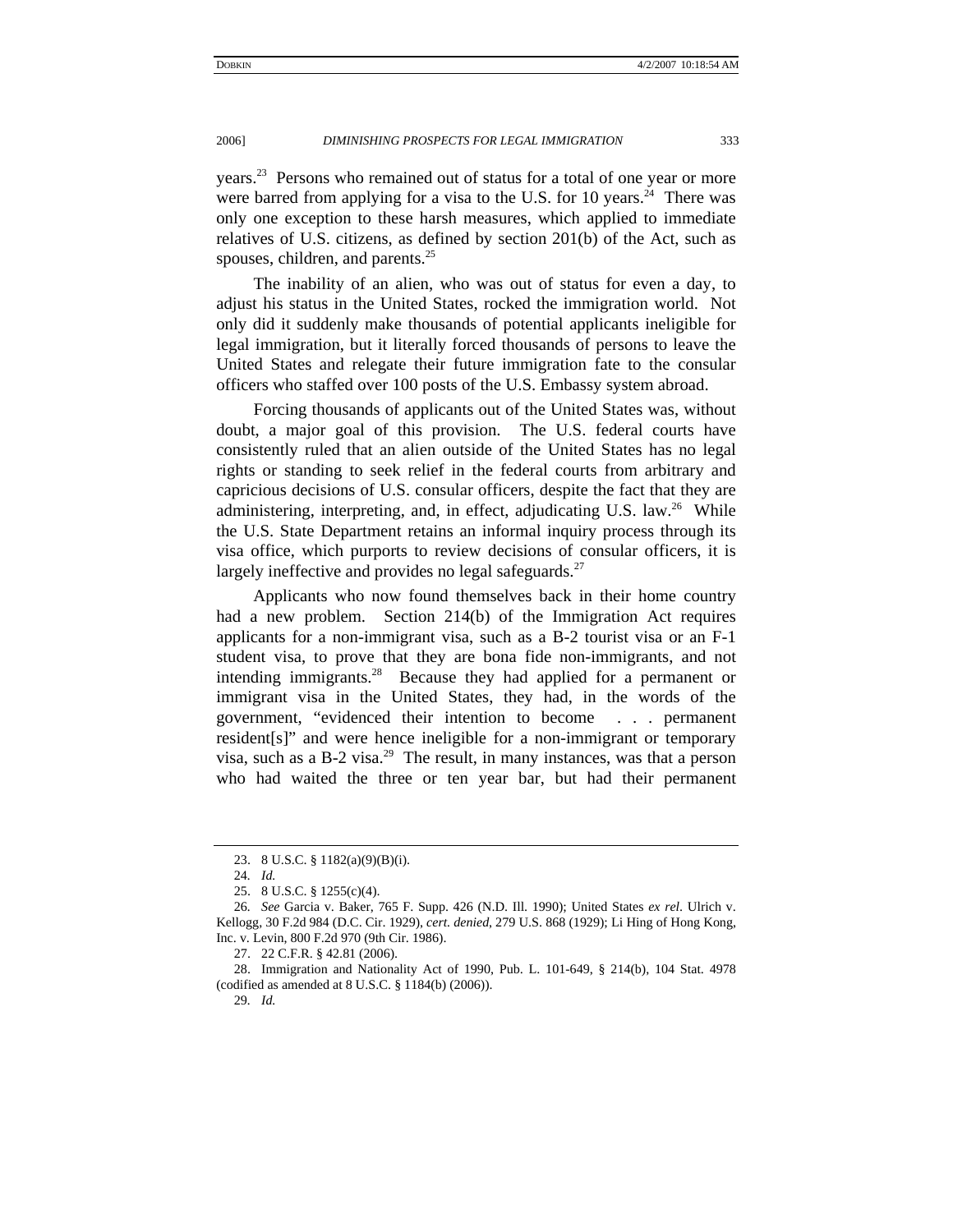application denied by a consular officer, became permanently barred from ever coming to the United States as a tourist.

Section 377 of the new law also stripped the federal courts of jurisdiction of virtually all late amnesty applications.<sup>30</sup> Over  $400,000$ persons holding Employment Authorization Documents under *Newman v. Bureau of Citizenship and Immigration Servs*. (LULAC), *Catholic Soc. Servs. v. Meese (CSS), INS. v. Zambrano*, and a variety of other class action suits were affected.<sup>31</sup> This resulted in thousands of aliens being unable to extend their employment cards and, in many instances, being terminated from their employment.

Section 551 of the new law required that all affidavits of support filed by relatives (usually U.S. Citizens) on behalf of alien applicants be legally enforceable against the U.S. citizen sponsors.<sup>32</sup> Sponsorship of alien applicants is required in cases of so-called "relative" petitions, where a U.S. citizen or greencard holder seeks to petition for a relative.<sup>33</sup> By making the sponsors subject to enforcement, sponsors in effect became legally responsible for the financial well being of the persons they sponsored until that alien either became a U.S. citizen or accumulated forty calendar quarters of work, whichever came first. $34$ 

Section 306 of the Act immunized the Immigration Courts and the Board of Immigration Appeals from judicial review. The Federal Appeals Courts were stripped of jurisdiction to review denials of various types of discretionary relief including voluntary departure, adjustment of status, cancellation of removal and various waivers of inadmissibility under sections 212(c), 212(h) and 212(I).<sup>[35](#page-5-5)</sup>

Section 601 of this Act substantially narrowed the definition of "refugee."<sup>36</sup> The term "refugee" was now limited to a person who had been forced to abort a pregnancy or to undergo involuntary sterilization or who had been persecuted for resistance to coercive population control programs[.37](#page-5-7) International medical graduates were also dealt a setback by

<span id="page-5-0"></span><sup>30.</sup> Illegal Immigration Reform and Immigrant Responsibility Act of 1996, Pub. L. 104-208, § 377, 110 Stat. 3009-546 (codified as amended in 8 U.S.C. §1255a (2006)).

<span id="page-5-1"></span><sup>31.</sup> See Reno v. Catholic Social Services, Inc., 509 U.S. 43 (1993) (discussing the causes of action maintained under Newman/LULAC (formerly known as INS v. League of United Latin American Citizens) and CSS, their backgrounds, and their consolidation therein); *see also* INS v. Zambrano, 509 U.S. 918 (1993).

<span id="page-5-2"></span><sup>32. 8</sup> U.S.C. § 1183.

<span id="page-5-3"></span><sup>33. 8</sup> U.S.C. § 1154(a).

<span id="page-5-4"></span><sup>34</sup>*. Id.*

<span id="page-5-5"></span><sup>35. 8</sup> U.S.C. § 1152.

<span id="page-5-6"></span><sup>36. 8</sup> U.S.C. § 1101(a)(42).

<span id="page-5-7"></span><sup>37</sup>*. Id.*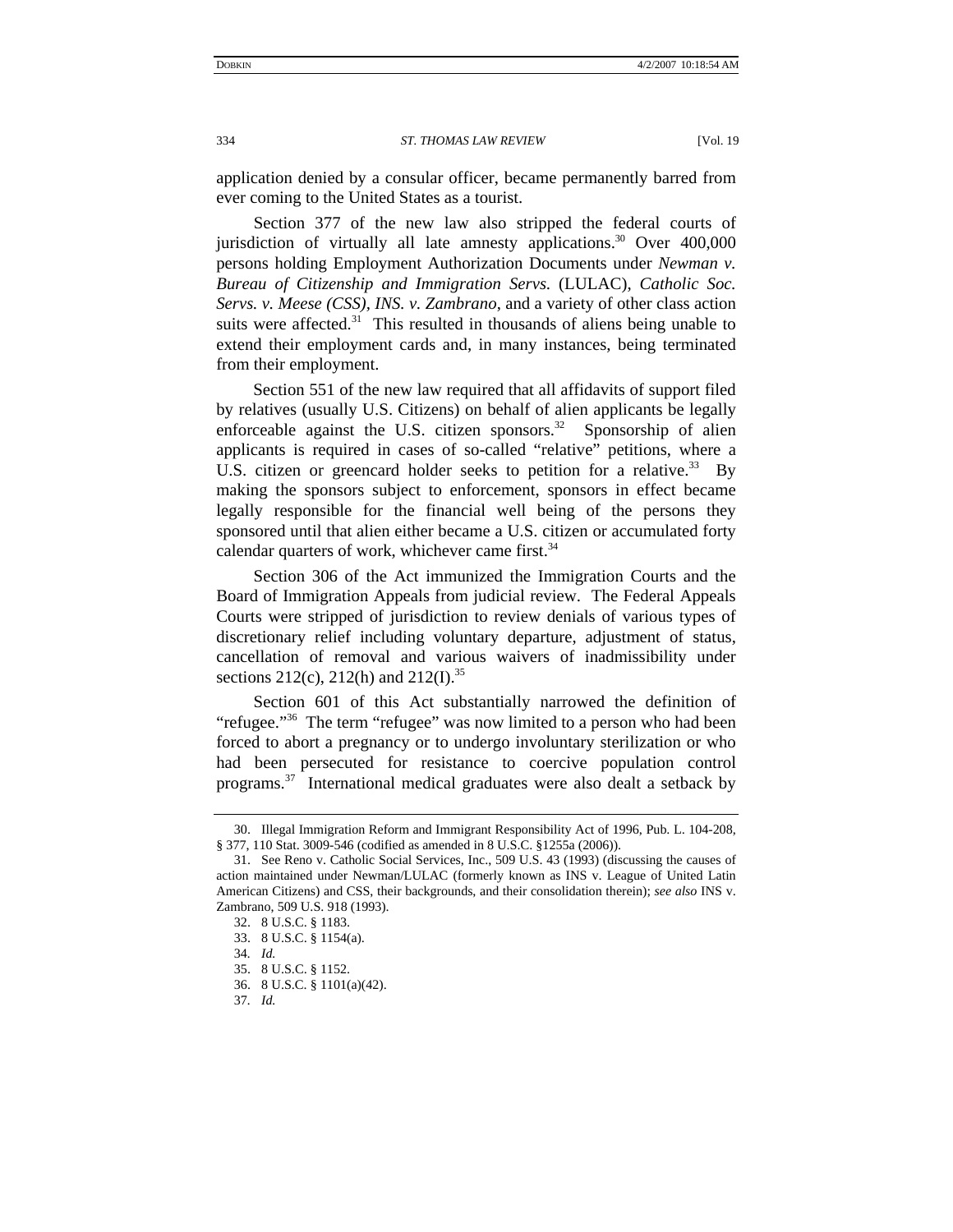<span id="page-6-0"></span>the 1996 Act. Section 622 of the Act provided that physicians seeking waivers or exemptions from the two-year foreign residence requirement (Section 212(e)) of their J-1 visas were required to work in Health Professional Shortage Areas ("HPSA") or a Medically Underserved Area ("MUA") for a minimum of three years before becoming eligible to apply for permanent residence. $38$  Prior to the enactment of this provision, most physicians obtaining J-1 waivers applied directly for permanent residence instead of having to apply for H-1B visas first and remain thereon for a minimum of three years.<sup>39</sup>

Lastly, the Act made it more difficult for foreign health care workers to obtain visas. Section 343 of the new law required a registered nurse ("RN") to pass the Commission on Graduates of Foreign Nursing Schools ("CGFNS") examination.<sup>40</sup> This was true even though the RN had obtained a license to practice in a state which did not require the CGFNS examination prior to licensure.<sup>41</sup>

## III. GIVE US YOUR BEST AND YOUR BRIGHTEST

The Immigration Act of 1990 contained a novel and breakthrough provision which allowed aliens of exceptional ability to receive immigrant visas if doing so would serve the United States' "national interest."[42](#page-6-5)  Specifically, the law provided that persons in professions holding advanced degrees, or persons of exceptional ability in the arts, sciences or business, whose work would benefit the national economy, cultural or educational interests of the United States would be *exempted* from the requirement that they obtain a job offer from a U.S. employer, thus avoiding the long and arduous labor certification process.[43](#page-6-6)

A major sponsor of this provision was the senior Senator from North Carolina, Senator Jesse Helms. Helms, in the Senate debate, explained the transformation of his State when he first took office, as compared to present times, as "truly remarkable."<sup>44</sup> Reminiscing that North Carolina had moved from a dying and stagnant tobacco economy to one led and transformed by the foreign Ph.D.'s and M.D.'s who had come to live and work in Research Triangle, N.C., he remarked: "America needs a policy

<span id="page-6-1"></span><sup>38. 8</sup> U.S.C. § 1182.

<span id="page-6-2"></span><sup>39. 8</sup> U.S.C. § 1182(j)(2).

<span id="page-6-3"></span><sup>40. 8</sup> U.S.C. § 1182(a)(5)(C).

<span id="page-6-5"></span><span id="page-6-4"></span><sup>41</sup>*. Id.*

<sup>42.</sup> Immigration and Nationality Act of 1990, Pub. L. 101-649, § 121, 104 Stat. 4978 (codified as amended at 8 U.S.C. § 1153(b)(2)(B) (2006)).

<span id="page-6-6"></span><sup>43</sup>*. Id.*

<span id="page-6-7"></span><sup>44. 135</sup> Cong. Rec. S7748, 7752 (daily ed. July 12, 1989) (statement of Sen. Helms).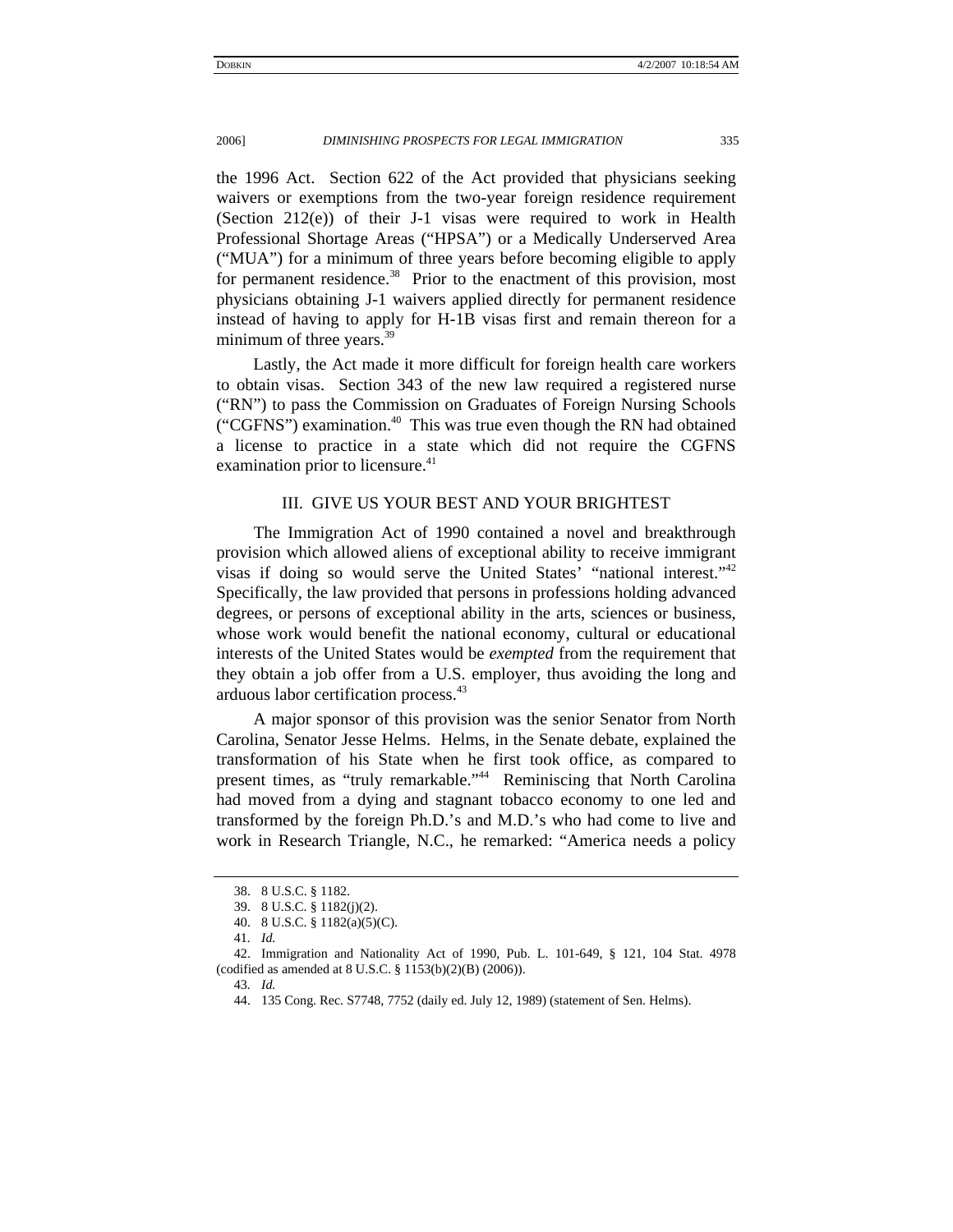that encourages skilled workers and people with exceptional abilities to come to our country. Unfortunately, our current system discourages them from immigrating  $\ldots$ ."<sup>[45](#page-7-0)</sup>

The enactment of the exceptional ability/national interest waiver provision opened a new path for applicants to obtain immigrant visas. In the early 1990's, the INS was deluged with applications in this category and approvals were plentiful. This apparently did not sit well with the INS and the Clinton administration.

In August of 1998, the Wall Street Journal ran a front page article mocking the INS for virtually approving anyone with a "pulse" under this category.[46](#page-7-1) Citing an "acrobat from Russia who plays a horn while flying through the air," "Korean golf-course designers, Russian ballroom dancers and Ghanaian drum makers," as examples of the types of applicants that would be approved under this category. $47$  The INS apparently had had enough.

Almost simultaneously, in the same month of August 1998, the INS issued the precedent decision in *N.Y. State Dep't. of Transp*.,<sup>48</sup> which, for the first time, translated "national interest" into a defined set of conceptual guidelines:

1. The applicant must be seeking employment in an area of "substantial intrinsic merit."

2. The proposed benefit had to be national in scope.

3. The applicant seeking exemption from the labor certification requirement must present a national benefit so great as to outweigh the national interest seeking a labor certification.<sup>[49](#page-7-4)</sup>

The impact of the third prong of *N.Y. State Dep't of Transp*. was the most significant one. It allowed the INS to subjectively assess and evaluate any applicant and determine by its own standards which aliens' achievements must "greatly exceed the achievements and significant contributions" of U.S. workers and "exhibit some degree of influence on the field as a whole."<sup>50</sup>

Quite curiously, since the exceptional ability/national interest waiver provision was enacted in 1990 there have been no statutory changes to the

<span id="page-7-1"></span><span id="page-7-0"></span><sup>45</sup>*. See id.*

<sup>46.</sup> Barry Newman, *Alien Notions: The 'National Interest' Causes INS to Wander Down Peculiar Paths*, WALL ST. J., Aug. 20, 1998. at A1.

<span id="page-7-2"></span><sup>47</sup>*. Id.*

<span id="page-7-3"></span><sup>48</sup>*. In re* N.Y. State Dep't of Transp., No. 3363, 22 I. & N. Dec. 215 (B.I.A. 1998).

<span id="page-7-4"></span><sup>49</sup>*. Id.*

<span id="page-7-5"></span><sup>50</sup>*. See id.* at 219.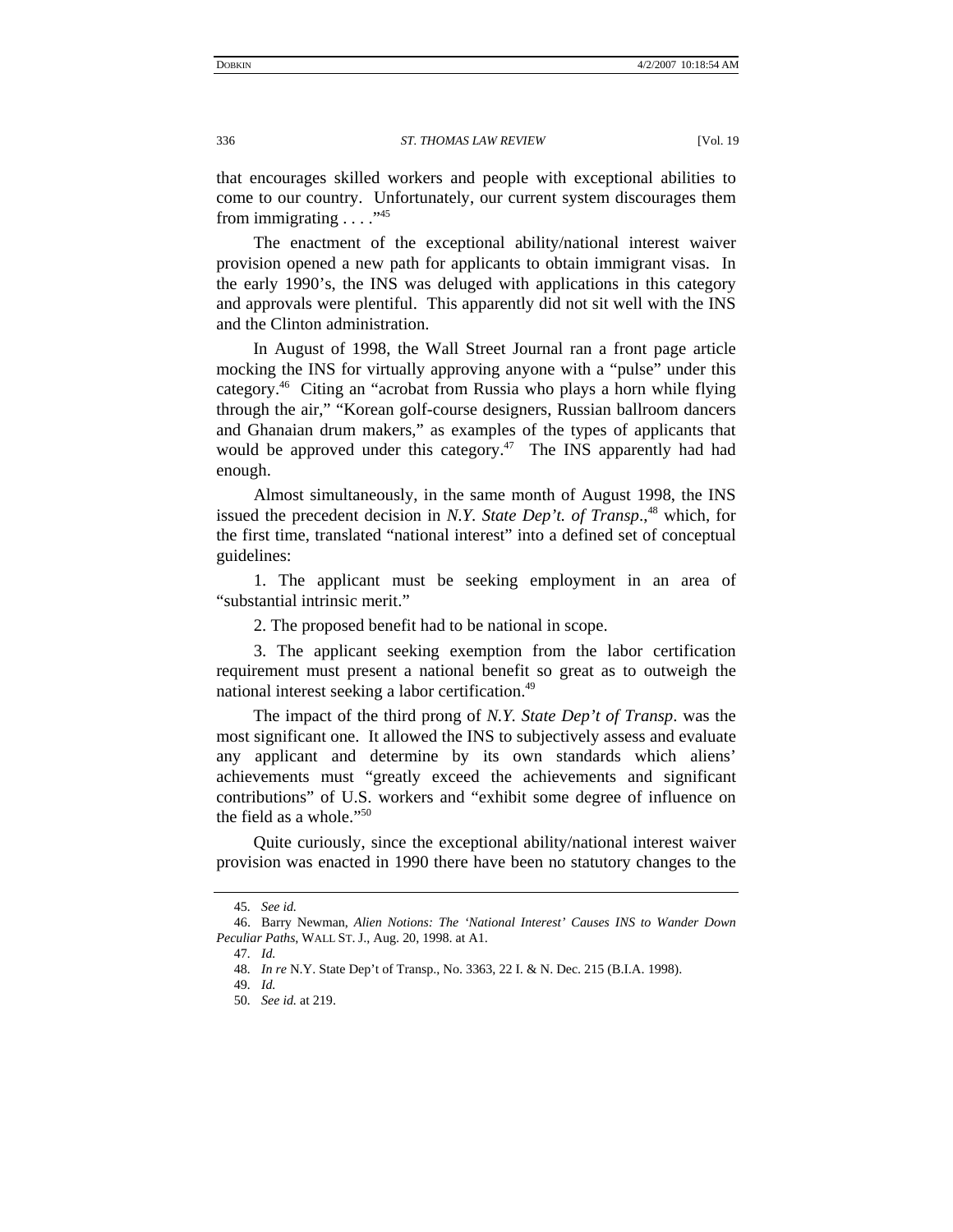category whatsoever. Indeed, *N.Y. State Dep't of Transp*. itself conflicts with and runs afoul of the INS's own regulations, which state in pertinent part the requirements for the qualifications under this category.<sup>51</sup> This regulation lists six criteria for determining eligibility under this category. "To show that the alien is an alien of exceptional ability in the sciences, arts or business, the petition must be accompanied by at least 3 of the following  $\ldots$ ."<sup>[52](#page-8-1)</sup>

Hence, INS's own regulations require that the alien possesses only three of the six criteria to meet eligibility.<sup>53</sup> The regulation states:

(ii) To show that the alien is an alien of exceptional ability in the sciences, arts, or business, the petition must be accompanied by at least three of the following:

(A) An official academic record showing that the alien has a degree, diploma, certificate, or similar award from a college, university, school, or other institution of learning relating to the area of exceptional ability;

(B) Evidence in the form of letter(s) from current or former employer(s) showing that the alien has at least ten years of full-time experience in the occupation for which he or she is being sought;

(C) A license to practice the profession or certification for a particular profession or occupation;

(D) Evidence that the alien has commanded a salary, or other remuneration for services, which demonstrates exceptional ability;

(E) Evidence of membership in professional associations; or

(F) Evidence of recognition for achievements and significant contributions to the industry or field by peers, governmental entities, or professional or business organizations.<sup>5</sup>

Since Congress in its imminent wisdom failed to define "national interest" in its legislation, the door was left open for the INS to step in and do so. Consequently, the INS did just that, when it issued its decision in *N.Y. State Dep't of Transp*.

Quite remarkably, *N.Y. State Dep't of Transp*. has no basis in the statute Congress passed in 1990, nor is it consistent with that statute. While few would dispute INS's inherent authority to promulgate regulations as provided for in the Immigration and Nationality Act, as

<span id="page-8-0"></span><sup>51</sup>*. See* 8 C.F.R § 204.5(k)(1)(ii) (2006).

<span id="page-8-1"></span><sup>52</sup>*. Id.*

<span id="page-8-2"></span><sup>53</sup>*. Id.*

<span id="page-8-3"></span><sup>54</sup>*. Id.*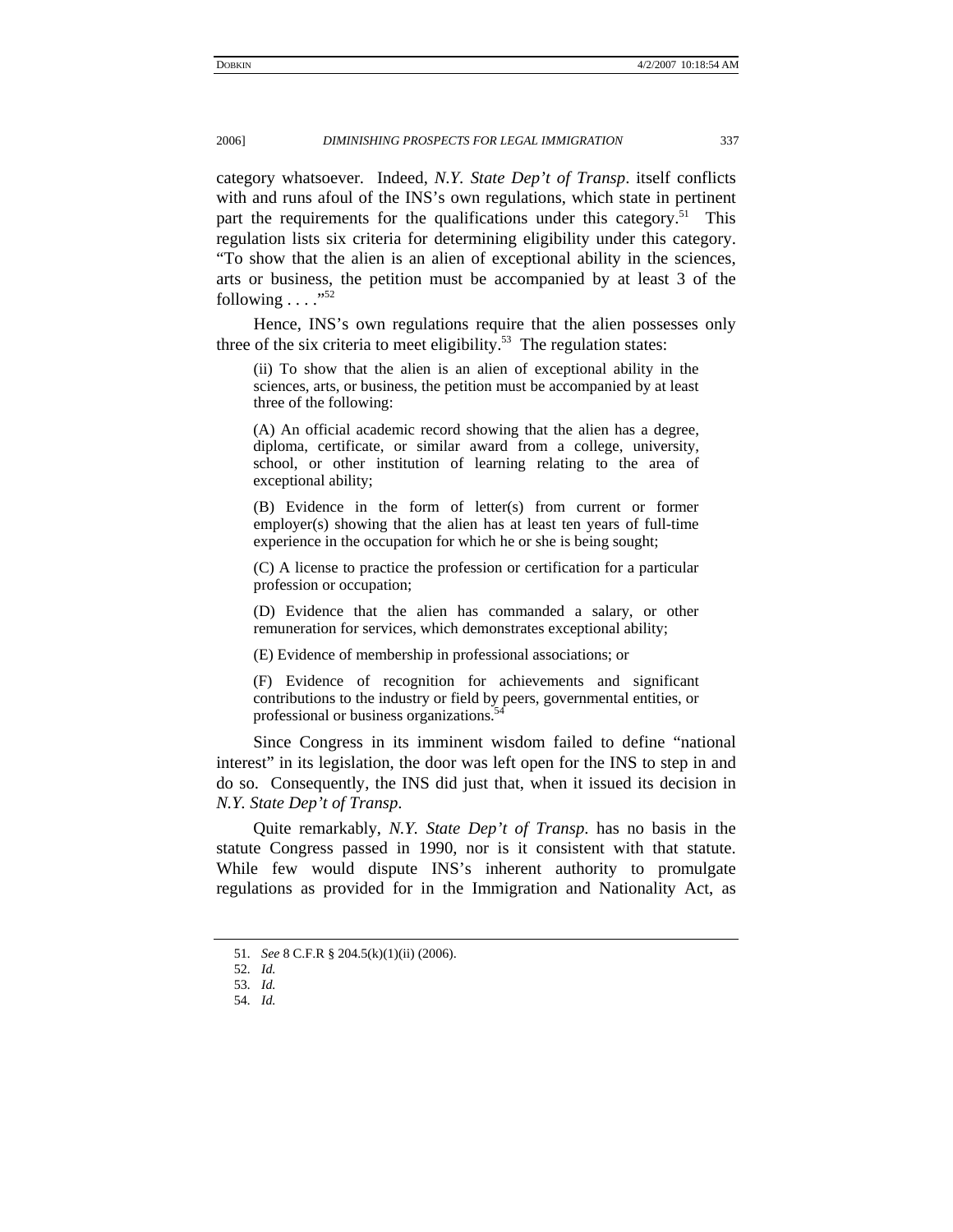amended, those regulations must be consistent with the statute it is mandated to administer.

It is generally settled law that agencies can establish binding rules through case adjudication, rather than through a notice-and-comment or an informal rulemaking process.<sup>55</sup> In the first case following the enactment of the Administrative Procedures Act, the Supreme Court in *NLRB v. Wyman-Gordon Co.* held that agencies could use adjudications as a means to formulate agency policies and could choose between rulemaking and adjudication[.56](#page-9-1) *Wyman-Gordon Co.* was followed in the 1974 Supreme Court decision in *NLRB v. Bell Aerospace Co.*<sup>57</sup>, holding that an agency "is not precluded from announcing new principles in an adjudicative proceeding  $\ldots$ ."<sup>[58](#page-9-3)</sup>

When an agency suddenly changes direction without any apparent statutory or rulemaking change, such as it appears to have done in the "exceptional ability/national interest waiver" provision, how have the courts responded? Courts have generally stressed the importance of consistency in administrative agency adjudications. The Supreme Court, in *Allentown Mack Sales & Service, Inc. v. NLRB*, held that an agency utilized "reasoned decision-making" and consistency in adjudication.<sup>[59](#page-9-4)</sup>

The most recent Supreme Court case in this context of the immigration arena came before the Court in 1997, in *INS v. Yang*. [60](#page-9-5) The central issue in *Yang* was whether the sudden change in INS policy of disregarding entry fraud in determining eligibility for waivers of deportation was permissible. $61$  The Court stated:

Though the agency's discretion is unfettered at the outset, if it announces and follows—by rule or by settled course of adjudication a general policy by which its exercise of discretion will be governed, an irrational departure from that policy (as opposed to an avowed alteration of it) could constitute action that must be overturned as "arbitrary, capricious, or an abuse of discretion" within the meaning of the Administrative Procedure Act, 5 U.S.C.  $\S 706(2)(A)$ .<sup>[62](#page-9-7)</sup>

Despite paying great lip service to the principle that a sudden change in agency practice could be arbitrary if not properly explained or justified,

<span id="page-9-0"></span><sup>55.</sup> SEC v. Chenery Corp., 332 U.S. 194, 202 (1947).

<span id="page-9-1"></span><sup>56.</sup> NLRB v. Wyman-Gordon Co., 394 U.S. 759, 781 (1969).

<span id="page-9-2"></span><sup>57.</sup> NLRB v. Bell Aerospace Co., 416 U.S. 267, 294 (1974).

<span id="page-9-3"></span><sup>58</sup>*. Id.*

<span id="page-9-4"></span><sup>59.</sup> Allentown Mack Sales & Services, Inc. v. NLRB, 522 U.S. 359, 374 (1998).

<span id="page-9-5"></span><sup>60.</sup> INS v. Yang, 519 U.S. 26, 30 (1997).

<span id="page-9-6"></span><sup>61</sup>*. Id.*

<span id="page-9-7"></span><sup>62</sup>*. Id.* at 32.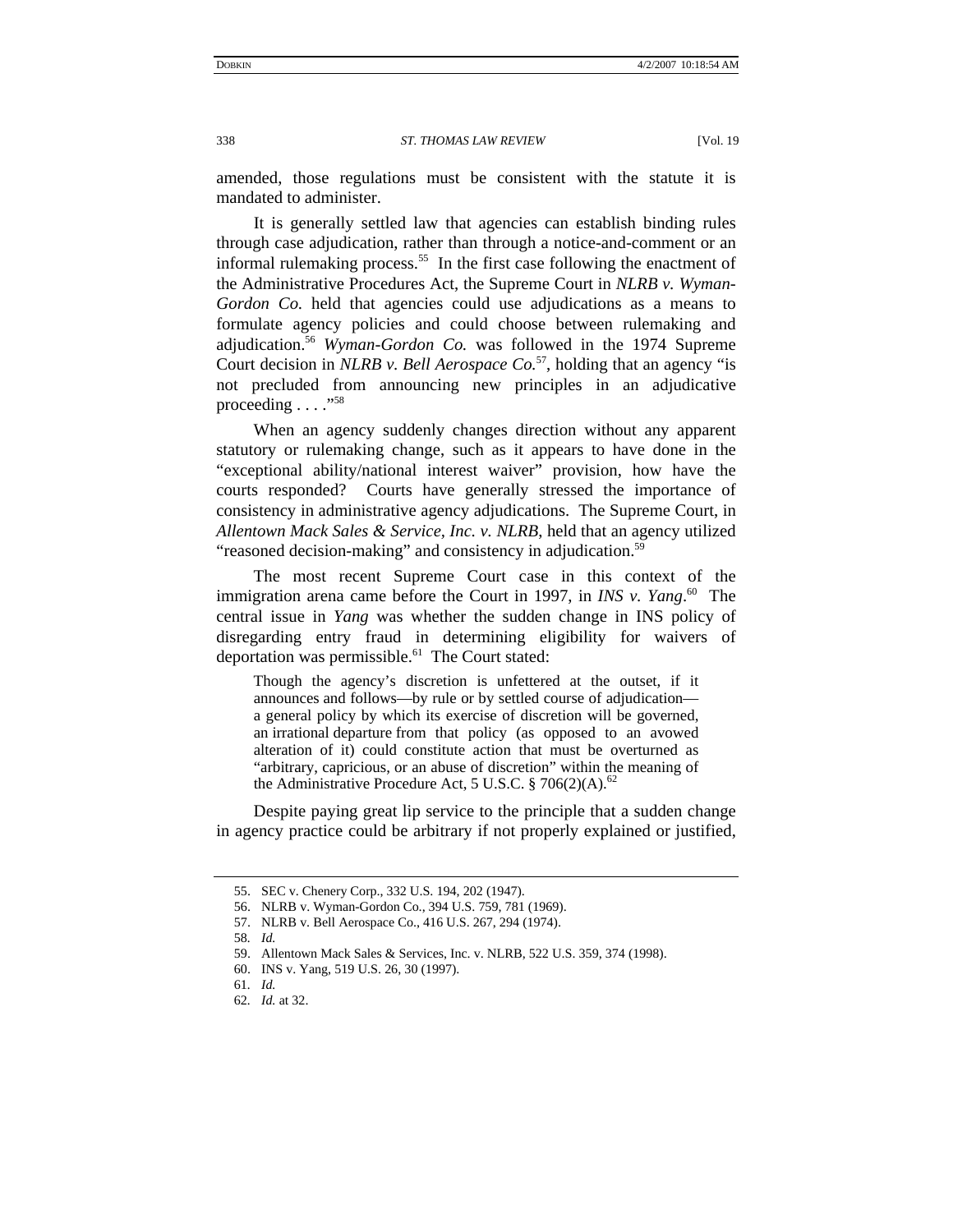Justice Scalia, writing for the Court in a unanimous decision, held that "the INS had not, however, disregarded its general policy here; it had merely taken a narrow view of what constitutes 'entry fraud' under that policy," and promptly reversed the Ninth Circuit decision which had held for Yang. $63$ 

The modern genesis of administrative agency interpretation and implementation of statutes was laid out in the 1984 Supreme Court decision of *Chevron, U.S.A., Inc. v. Natural Resources Defense Council*. [64](#page-10-1) *Chevron* involved the interpretation of the words "statutory source" in the 1977 Amendments to the Clean Air Act.<sup>65</sup> Justice Stevens, delivering the opinion of the Court said:

When a court reviews an agency's construction of the statute which it administers, it is confronted with two questions. First, always, is the question whether Congress has directly spoken to the precise question at issue. If the intent of Congress is clear, that is the end of the matter; for the court, as well as the agency, must give effect to the unambiguously expressed intent of the Congress. If, however, the court determines Congress has not directly addressed the precise question at issue, the court does not simply impose its own construction on the statute, as would be necessary in the absence of an administrative interpretation. Rather, if the statute is silent or ambiguous with respect to the specific issue, the question for the court is whether the agency's answer is based on a permissible construction of the statute. . . .

'The power of an administrative agency to administer a congressionally created . . . program necessarily requires the formulation of policy and the making of rules to fill any gap left, implicitly or explicitly, by Congress.' (citation omitted) If Congress has explicitly left a gap for the agency to fill, there is an express delegation of authority to the agency to elucidate a specific provision of the statute by regulation. Such legislative regulations are given controlling weight unless they are arbitrary, capricious, or manifestly contrary to the statute.<sup>[66](#page-10-3)</sup>

Some authors have suggested that if *Chevron's* basic holding is that ambiguous statutory provisions should be interpreted by agencies rather than the courts, then *Chevron* may be seen as a "kind of counter- *Marbury* for the administrative state."<sup>67</sup> Indeed, the principles of judicial deference

<span id="page-10-0"></span><sup>63</sup>*. Id.*

<span id="page-10-1"></span><sup>64.</sup> Chevron, U.S.A., Inc. v. Natural Res. Def. Council, Inc., 467 U.S. 837 (1984).

<span id="page-10-2"></span><sup>65</sup>*. Id.* at 840.

<span id="page-10-4"></span><span id="page-10-3"></span><sup>66</sup>*. Id.* at 842-44 (quoting Morton v. Ruiz, 415 U.S. 199, 231 (1974)).

<sup>67.</sup> STEPHEN G. BREYER ET AL., ADMINISTRATIVE LAW AND REGULATORY POLICY: PROBLEMS, TEXT, AND CASES 290 (5th ed. 2002).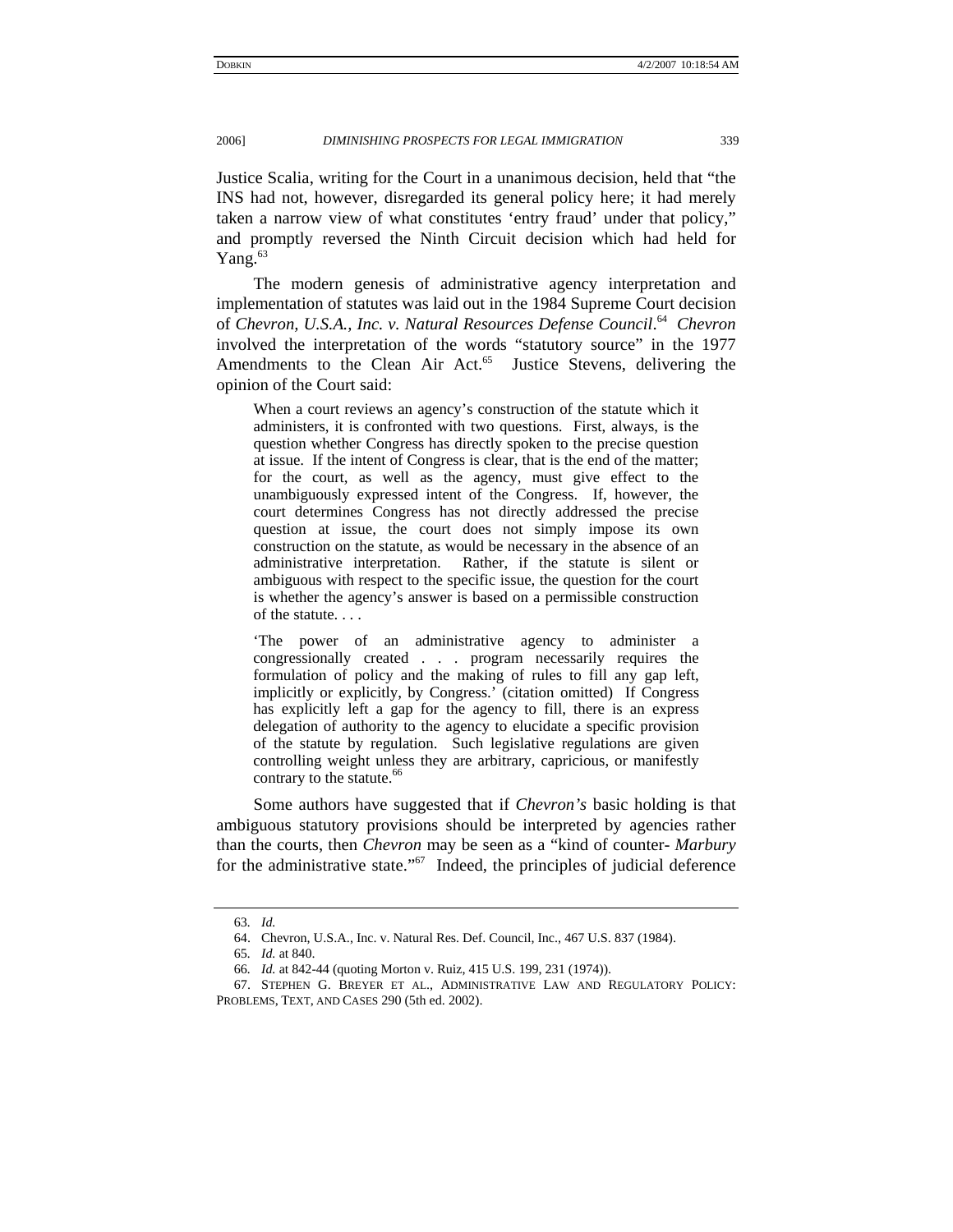<span id="page-11-0"></span>to agency interpretations laid out by the Supreme Court in *Chevron* raises profound issues in the balance between executive agency power and Congress' law making power.

The importance of *Chevron* in the area of judicial review and administrative agencies cannot be understated.

In a remarkably short period, *Chevron* has become one of the most cited cases in all of American law. As of December 2001, *Chevron* had been cited in federal courts over 7000 times—far more than *Brown v. Board of Education, Roe v. Wade,* and *Marbury v. Madison.* In terms of sheer number of citations, *Chevron* may well qualify as the most influential case in the history of American public law.<sup>6</sup>

To date, the Supreme Court has never invalidated an agency decision under step two of *Chevron*, although several courts of appeals have.<sup>69</sup> In general, however, the courts have not been proactive in overseeing agency interpretations of statutory provisions à la step two of *Chevron*.Several scholars have argued that agencies should have substantial room to interpret statutes so as to adapt them to particular situations.<sup>70</sup> Justice Scalia argues that judicial deference to agency interpretations is a necessity, $^{71}$  which seems odd, given his predisposition to the "originalist" school of jurisprudence. $^{72}$ 

To this author, the adoption of *Chevron,* coupled with the courts' general lack of interest in meaningfully intervening in agency "overreach" has to be seen first and foremost as a desperate attempt by the courts to control the docket and discourage plaintiffs from challenging every agency provision which they deem unfair and unlawful. Or, perhaps, we should just characterize this as just plain old abdication of judicial responsibility. I will have more to say about this later.

## IV. IMMIGRATION IN THE POST 9/11 ERA

When George Bush ascended to the presidency in January of 2001, he could not have anticipated the degree to which immigration policy would take center stage later that year. The events of September 11, 2001,

<span id="page-11-1"></span><sup>68</sup>*. Id*. at 289-90.

<span id="page-11-3"></span><span id="page-11-2"></span><sup>69</sup>*. Id*.

<sup>70</sup>*. See* Cass R. Sunstein, *Justice Scalia's Democratic Formalism*, 107 YALE L.J. 529, 566- 67 (1997) (book review).

<span id="page-11-4"></span><sup>71</sup>*. See* Antonin Scalia, *Judicial Deference to Administrative Interpretations of Law*, Address at the Duke Law Journal Administrative Law Lecture (Jan. 24, 1989) *in* 1989 DUKE L.J. 511, 517-18, 521 (1989).

<span id="page-11-5"></span><sup>72</sup>*. See* ANTONIN SCALIA, A MATTER OF INTERPRETATION: FEDERAL COURTS AND THE LAW (Amy Gutmann ed., 1997).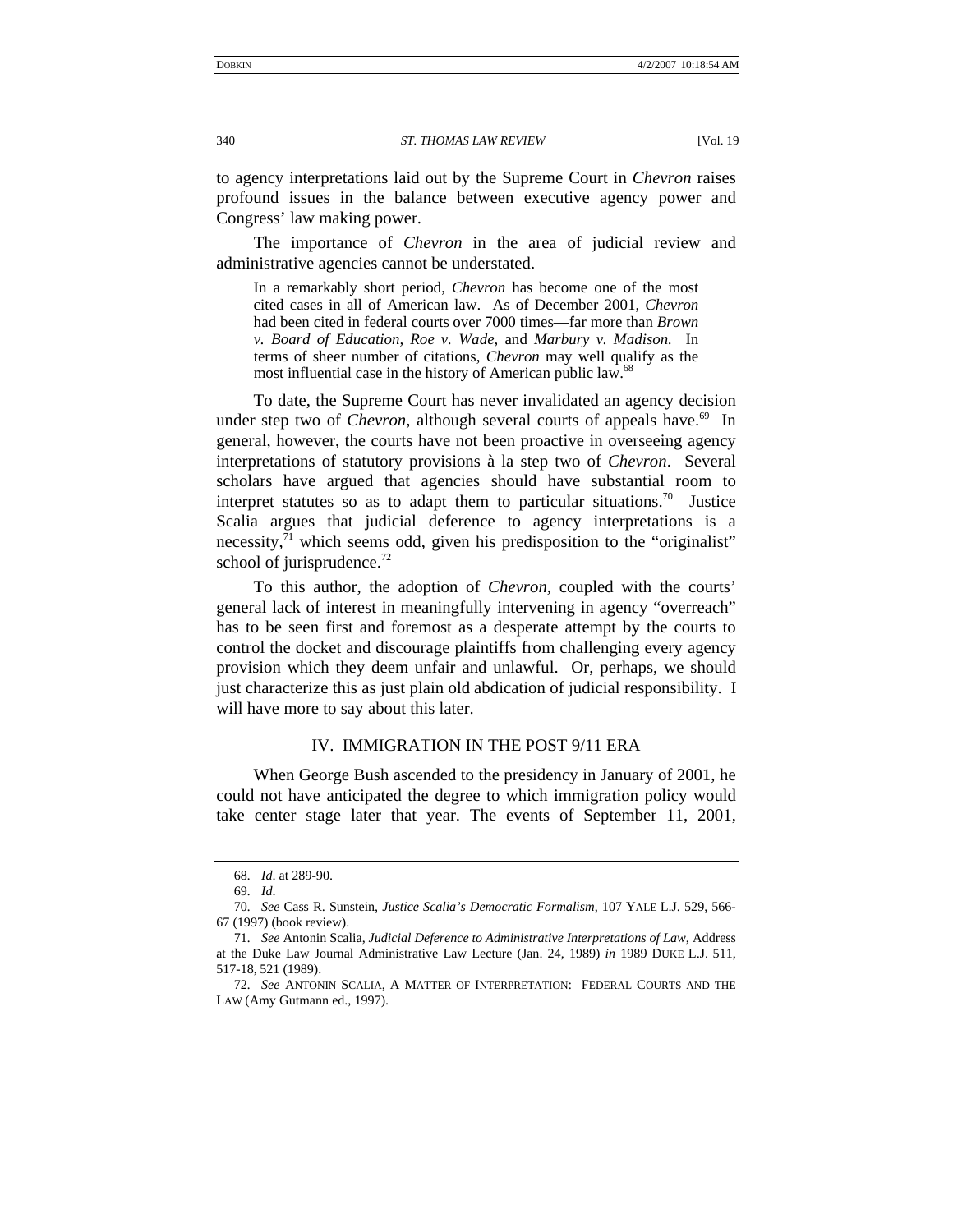changed the immigration world dramatically and possibly forever. The nineteen alleged conspirators of that attack were all aliens (mostly Saudis) who entered the United States on either student or tourist visas.<sup>73</sup> This was an irrefutable fact.

While George Bush had some considerable experience with the problems of illegal immigration as Governor of Texas, it was by no means one of his dominant interests. In fact, Bush was generally seen to be relatively tolerant on the subject of immigration as a result of his ties to a substantial base of Hispanic constituents in Texas.<sup>[74](#page-12-1)</sup>

All of this would change after 9/11. As if the attacks on the World Trade Center were not bad enough, for them to have been orchestrated and conducted by aliens living on U.S. soil was the ultimate indignity. Then came word shortly after 9/11 that one of the ringleaders, Mohammed Atta, (who perished in the attacks of 9/11) had applied for and received a renewal of his student visa some months *after* 9/11.[75](#page-12-2) Bush's own INS had approved a dead man's visa! Bush was apparently furious and demanded action from the INS.[76](#page-12-3)

On October 29, 2001, a mere six weeks after 9/11, Bush announced "a [c]rackdown on [v]isa [v]iolators."<sup>77</sup> "The President announced the creation of a new group of officials who [would] work to find and deport *foreigners* who [had] overstayed [their] visas or [who were] otherwise in the country illegally.["78](#page-12-5) He assured that "his administration would work to make sure that foreign students who obtained visas to study in the United States actually enrolled in class, or left the country," noting that one of the terrorists in the September 11 attacks obtained a student visa to study at a "Berlitz language course in California but never showed up for class."[79](#page-12-6)  "We're going to start asking a lot of questions that heretofore have not been asked," proclaimed the President.<sup>[80](#page-12-7)</sup>

<span id="page-12-1"></span><span id="page-12-0"></span><sup>73</sup>*. A Nation Challenged; Legal Status for 16 in Attack*, N.Y. TIMES, Nov. 23, 2001 at B5.

<sup>74.</sup> Jim Yardley, *The 2000 Campaign: The Texas Governor; Hispanics Give Attentive Bush Mixed Reviews*, N.Y. TIMES, Aug. 27, 2000, § 1, at 11.

<span id="page-12-2"></span><sup>75.</sup> David Johnston, *A Nation Challenged: The Hijackers, 6 Months Late, I. N. S. Notifies Flight School of Hijackers' Visas*, N*.*Y. TIMES, Mar. 13, 2002, at A16.

<span id="page-12-3"></span><sup>76</sup>*. See* Christopher Thomas, *The Changing World of Immigration*, 1 BLUE – AN E-ZINE OF HOLLAND & HART 1 (Holland & Hart LLP, Denver, Colo.) http://www.hollandhart.com/blue/immigration.pdf.

<span id="page-12-4"></span><sup>77.</sup> Elisabeth Bumiller, *A Nation Challenged: The President; Bush Announces a Crackdown on Visa Violators*, N.Y. TIMES, Oct. 30, 2001, at A1 (emphasis added).

<span id="page-12-5"></span><sup>78</sup>*. Id.*

<span id="page-12-6"></span><sup>79</sup>*. Id.*

<span id="page-12-7"></span><sup>80</sup>*. Id.*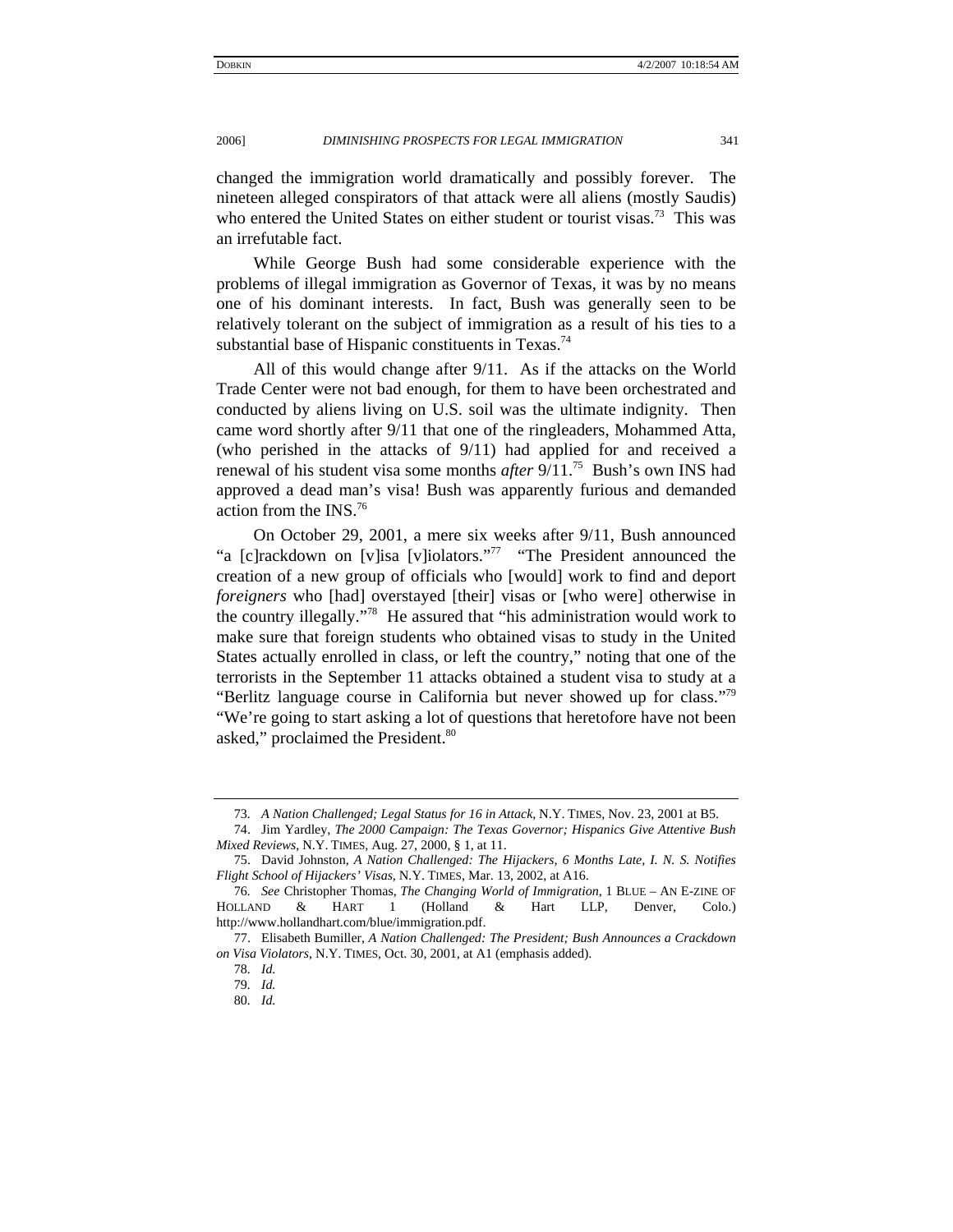The SEVIS system for tracking the enrollment and whereabouts of foreign students studying in the United States had been on the drawing boards for years; but, apparently, Congress and the INS were apparently never serious about its implementation. The attacks on 9/11 changed all of that, particularly when it became known that several of the 9/11 participants and conspirators had attended flight training schools here in the United States on F-1 student visas.<sup>[81](#page-13-0)</sup>

In April 2002, shortly after four Pakistani crewman had unlawfully obtained visa waivers from an immigration officer at the U.S. border and subsequently disappeared, the Commissioner of the INS "testified before Congress that he had instituted a 'zero tolerance policy with regard to INS employees who failed to abide by headquarters issued policy and field guidance.'["82](#page-13-1) The immediate result of this new "zero-tolerance" policy was that it apparently made many immigration officers extremely anxious. Accordingly, officers began to send Requests for Evidence ("RFEs"), which are INS requests for further documentation and proof that the assertions made in the immigration application are truthful, accurate and can be independently documented.<sup>83</sup> This explosion in the volume of RFEs issued not only dramatically slowed down processing times and exacerbated the already unconscionable backlogs, but wreaked havoc with applicants and their representatives in dealing with these voluminous and often unreasonable requests.

In response to the slowdown in processing times and backlogs, William Yates, Associate Director for the INS, issued yet another policy memorandum.<sup>84</sup> This time he instituted the policy of allowing officers to deny applications outright, without any requirement to issue Requests for Evidence.<sup>85</sup> This memorandum was a major setback for the legal rights of all aliens and clearly marked a new beginning in INS adjudication and policy. Applications could now be summarily denied for even the most immaterial deficiencies, denying applicants the opportunity to respond, and leaving them in most cases with no recourse. Hence, even the most rudimentary traits of procedural due process were being eradicated.

The "denial without RFE" policy was met with angry criticism, outrage and a plethora of appeals.<sup>86</sup> Most assuredly, it likely marked the

<span id="page-13-0"></span><sup>81.</sup> Diana Jean Schemo, *A Nation Challenged: Foreign Students; Access to U.S. Courses Is Under Scrutiny in Aftermath of Attacks*, N.Y. TIMES, Sept. 21, 2001, at B7.

<span id="page-13-1"></span><sup>82.</sup> Thomas, *supra* note 76, at 1.

<span id="page-13-2"></span><sup>83</sup>*. Id.*

<span id="page-13-3"></span><sup>84</sup>*. Id.*

<span id="page-13-5"></span><span id="page-13-4"></span><sup>85</sup>*. Id.* at 1-2. 86*. Id.* at 2.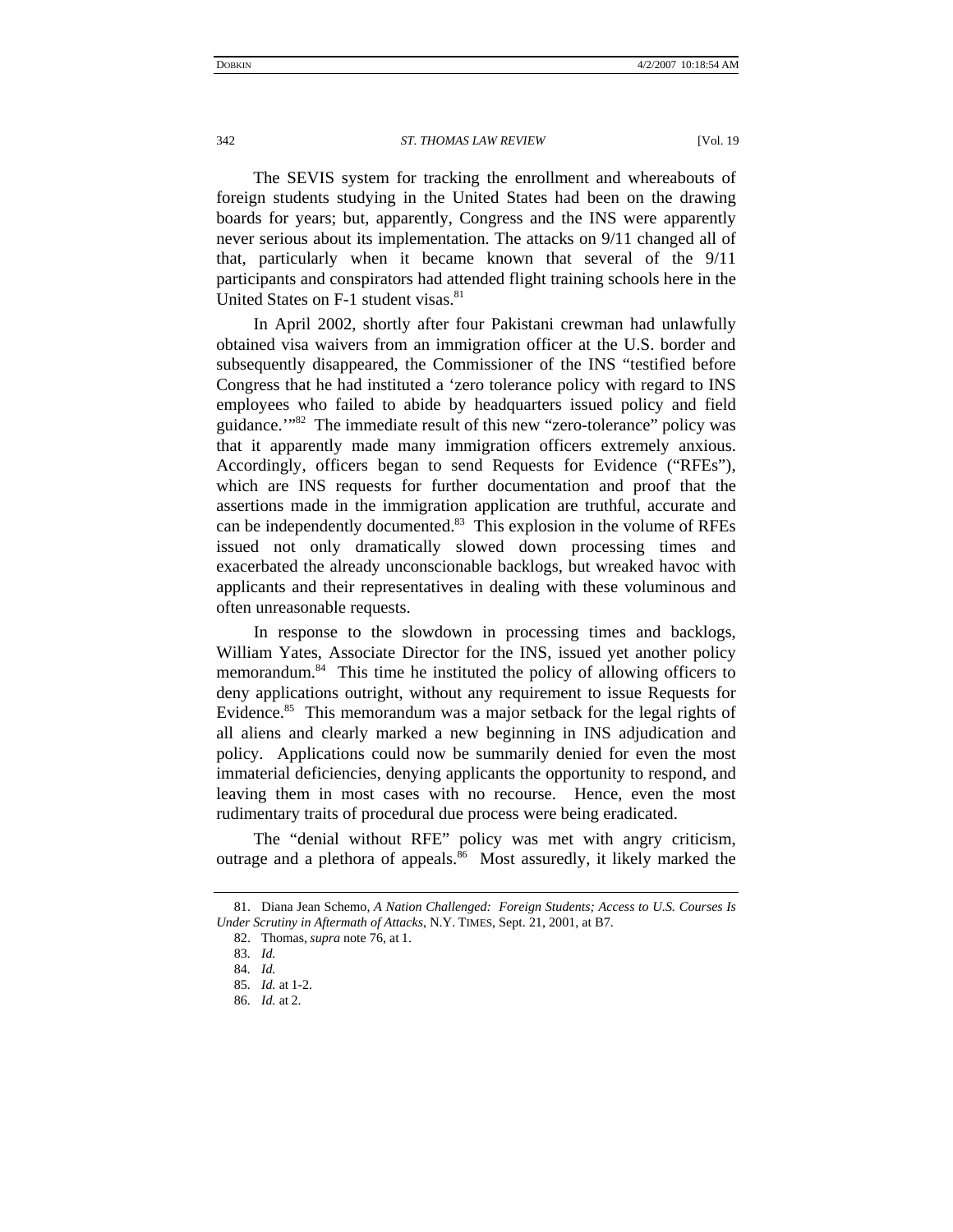<span id="page-14-0"></span>watershed point in the negative, almost hostile culture witnessed at INS service centers, at least for this era. As months passed, complaints mounted and appeals surged from visa applicants whose applications had been summarily denied.<sup>87</sup> It became clear the "zero tolerance" policy was not working.[88](#page-14-2) In September 2003, the INS announced the rescission of the "zero tolerance" policy.<sup>89</sup> Associate Director William Yates, in a policy memorandum, rescinded his earlier memorandum of "zero tolerance" and directed officers that the standard to be met in immigration petitions is "preponderance of the evidence" and not the standard of "beyond a reasonable doubt" (usually reserved for criminal cases).<sup>90</sup>

## V. LEGISLATION POST 9/11

One key regulatory change took effect when the Department of Labor published its long-awaited regulations overhauling the Labor Certification process.<sup>91</sup> Labor Certification is the process whereby employers test the U.S. job market to ensure that there are no qualified U.S. workers for the position being sought by the alien. Section  $212(a)(14)$  requires that in immigrant visa job offer cases, in order for the alien to receive an approved visa, he must first obtain certification from the U.S. Department of Labor that the position to be filled by the alien cannot be filled be a qualified U.S. worker.<sup>[92](#page-14-6)</sup>

On December 29, 2004, the Department of Labor finally published the new labor certification regulations known as Program Electronic Review Management ("PERM") with the effective date March 27, 2005.<sup>93</sup> The ostensible purposes of the change in regulations were to a) simplify the process and b) reduce the horrendous backlogs in processing at the various regional offices of the Department of Labor which in some instances were as much as three years. $94$  The new system effectively allowed employers to do the required recruitment of U.S. workers, i.e. newspaper and journal ads,

<span id="page-14-1"></span><sup>87</sup>*. Id.* at 1-2.

<span id="page-14-2"></span><sup>88</sup>*. Id.*

<span id="page-14-3"></span><sup>89</sup>*. See id.* at 2.

<span id="page-14-5"></span><span id="page-14-4"></span><sup>90</sup>*. Id.* at 2.

<sup>91.</sup> Program Electronic Review Management, 69 Fed. Reg. 77326 (Dec. 27, 2004) (codified at 20 C.F.R. §§ 655-56).

<span id="page-14-6"></span><sup>92.</sup> Immigration and Nationality Act, Pub. L. 101-649, §212, 104 Stat. 4978 (codified as amended at 8 U.S.C. § 1182(a)(5)(A) (2006)).

<span id="page-14-7"></span><sup>93.</sup> Program Electronic Review Management, 69 Fed. Reg. 77326 (Dec. 27, 2004) (codified at 20 C.F.R. §§ 655-56).

<span id="page-14-8"></span><sup>94</sup>*. See* Francis E. Chin, *U.S. Fast Tracks Employment-Based Immigration: Proceed With Caution,* 49 B.B.J. 14 (2005).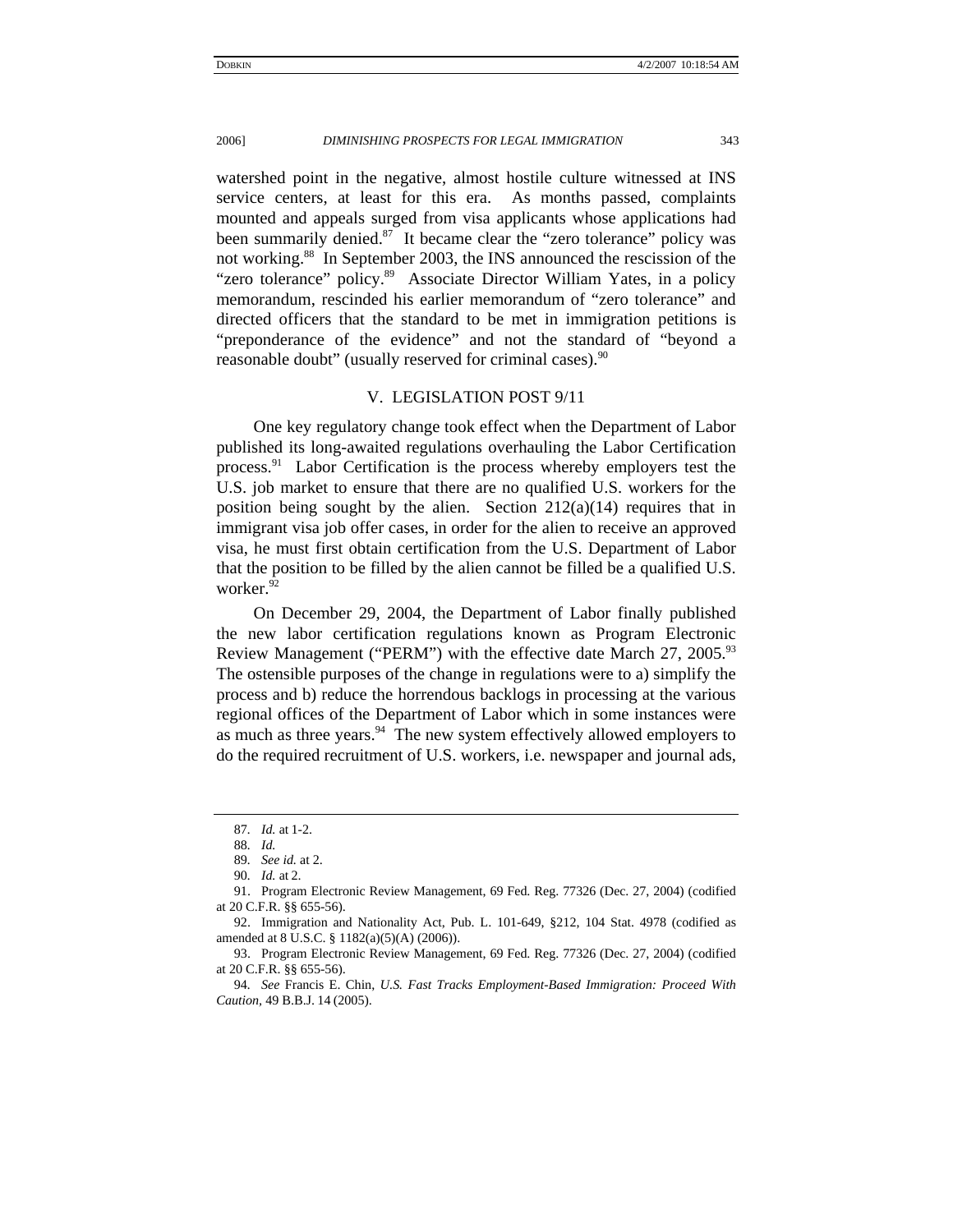in advance of filing the actual Labor Certification application.<sup>95</sup> The new system was similar to the RIR or Reduction in Recruitment system, which had existed under the old regulations.<sup>96</sup>

While the PERM system is too new to provide any hard numbers on the approval rates of labor certifications thus far, anecdotal evidence from practitioners in the field indicate significantly reduced rates of approval. The new regulations also appear to have been crafted with enforcement in mind. For example, PERM requires extensive attestations from employers on their attempts to recruit U.S. workers. $97$  In addition, Certifying Officers of the Department of Labor may revoke approved certifications at any time within 5 years of approval. $98$  Lastly, the regulations call for random audits of employers and the statements made in connection with their applications.<sup>[99](#page-15-4)</sup>

The Bush presidency has yielded little in the way of new immigration legislation *with two exceptions*. In response to heated debate in the Congress, President Bush signed into law The Homeland Security Act of 2002 (PL 107-296) which created the Department of Homeland Security ("DHS").<sup>100</sup> The INS was replaced and its duties merged into three new divisions with DHS: the United States Immigration and Customs Enforcement ("ICE"), the United States Customs and Border Protection ("CBP") and the United States Citizenship and Immigration Services  $("CIS").<sup>101</sup>$  This reorganization has appeared thus far to be largely cosmetic, with little or no impact on the substantive body of immigration law.

On May 11, 2005, the REAL ID Act became law.<sup>102</sup> While the law is too new to reach broad conclusions on its effect, the Act appeared to do several things. First, it reemphasized that "discretionary" claims are not reviewable by the courts.<sup>103</sup> Second, it clarified congressional intent to preclude federal district court jurisdiction over *habeas* claims leaving such claims as the sole province of the courts of appeals.<sup>104</sup> Third, it added

<span id="page-15-0"></span><sup>95.</sup> Program Electronic Review Management, 69 Fed. Reg. at 77327.

<span id="page-15-1"></span><sup>96.</sup> Program Electronic Review Management, 69 Fed. Reg. at 77329.

<span id="page-15-3"></span><span id="page-15-2"></span><sup>97. 20</sup> C.F.R. § 656.17 2005.

<sup>98.</sup> Department of Labor, Frequently Asked Questions, http://www.ows.doleta.gov/foreign /faqsanswers.asp (last visited Nov. 1, 2006).

<span id="page-15-4"></span><sup>99. 20</sup> C.F.R. § 656.17.

<span id="page-15-5"></span><sup>100.</sup> Homeland Security Act, 6 U.S.C. § 101 (2002).

<span id="page-15-6"></span><sup>101</sup>*. Id.* §§ 251, 271, 275, 291.

<span id="page-15-7"></span><sup>102.</sup> REAL ID Act of 2005, Pub. L. No. 109-13, Div. B, 119 Stat. 231 (2005) (codified as amended in scattered titles of U.S.C.).

<span id="page-15-8"></span><sup>103. 8</sup> U.S.C. § 1252(a)(2)(B) (2005).

<span id="page-15-9"></span><sup>104. 8</sup> U.S.C. § 1252(a)(2)(C).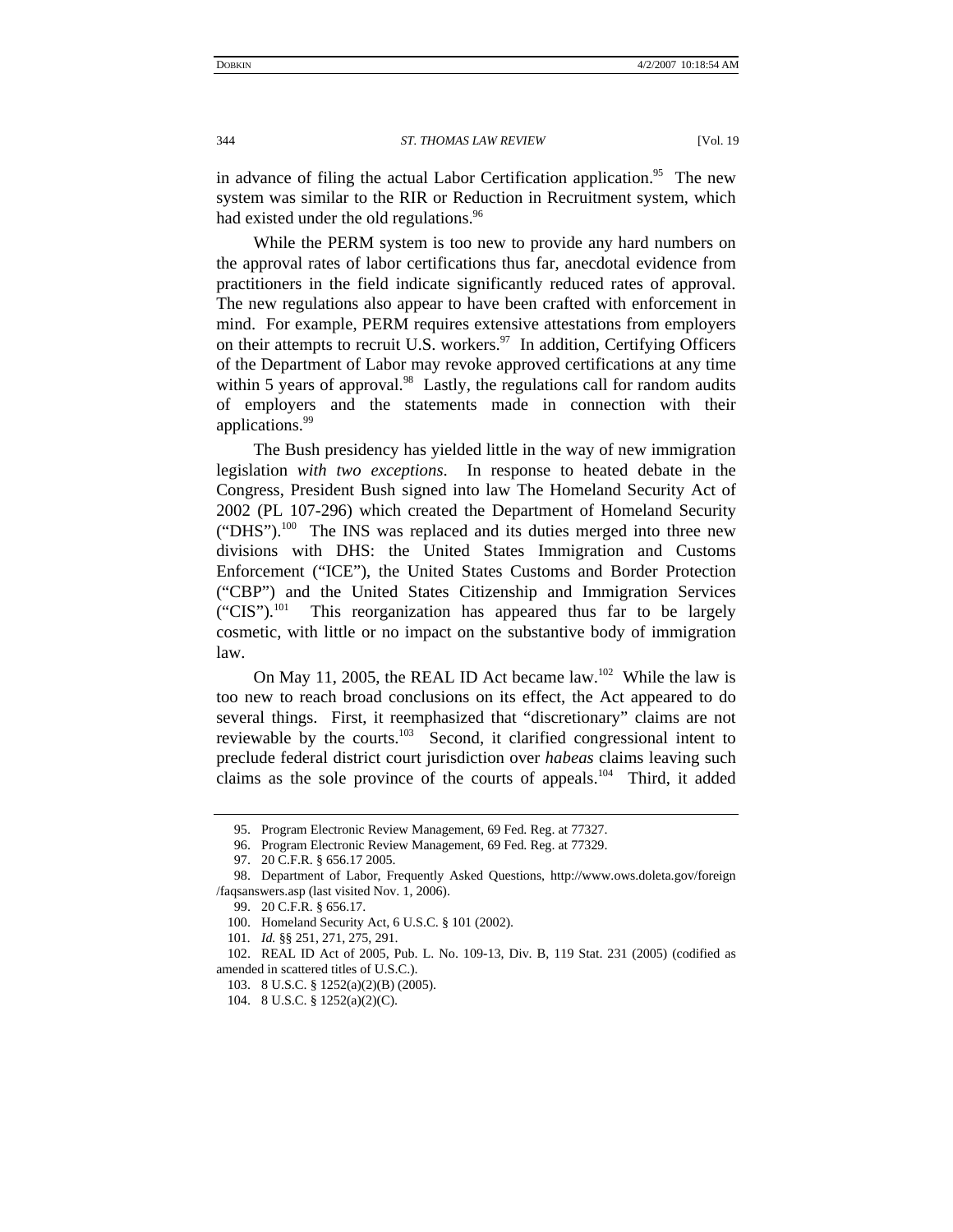<span id="page-16-0"></span>language that preserves the right of judicial review "of constitutional claims or questions of law raised upon a petition for review filed with an appropriate court of appeals  $\dots$   $\cdot$ <sup>105</sup> Fourth, it restored the right of aliens convicted of criminal offenses to seek judicial review of removal orders.<sup>106</sup> The REAL ID Act will, without any doubt, prove to be a fertile ground for litigation in the years to come. The most obvious starting point for future battles will be the meaning and/or construction of "discretionary" matters. The history of immigration law suggests multiple, varied and inconsistent definitions of the word discretionary. Its distinction from "questions of law" in many instances is murky at best. The likely result will be that most courts will decline judicial review, characterizing most matters as discretionary.

## VI. THE VANISHING FEDERAL COURTS

The role of the federal courts as the final reviewer of agency decisions of the INS has undergone substantial change since the passage of the IIRIRA in  $1996$ <sup>107</sup> A combination of the long-standing policy in administrative law of judicial deference to administrative agencies, coupled with an aggressive anti-immigration Justice Department, and the legislation enacted by the Congress, has severely restricted judicial review of immigration decisions in some respects. Congressional Court-stripping or the attempt to take jurisdiction away from courts to review immigration matters has been unprecedented in the past decade.

Extraordinary changes brought about by the Antiterrorism and Effective Death Penalty Act of 1996 ("AEDPA") and the Illegal Immigration Reform and Responsibility Act of 1996 ("IIRIRA") attempted to remove much of the jurisdiction of the federal courts to review immigration matters.<sup>108</sup> In fact, the Supreme Court has suggested that "protecting the Executive's discretion from the courts . . . can fairly be said to be the theme of the legislation."<sup>109</sup> INA Section 242(g) states:

Except as provided in this section and notwithstanding any other provision of law (statutory or nonstatutory), including section 2241 of title 28, United States Code, or any other habeas corpus provision, and

<span id="page-16-1"></span><sup>105. 8</sup> U.S.C. § 1252(a)(2)(D).

<span id="page-16-2"></span><sup>106. 8</sup> U.S.C. § 1252(a)(5).

<span id="page-16-3"></span><sup>107.</sup> Illegal Immigration Reform and Immigrant Responsibility Act of 1996, Pub. L. 104-208, 110 Stat. 3009-546 (codified as amended in scattered sections of 8 U.S.C.).

<span id="page-16-4"></span><sup>108.</sup> Antiterrorism and Effective Death Penalty Act of 1996, Pub. L. No. 104-132, 110 Stat. 1214; Illegal Immigration Reform and Immigrant Responsibility Act of 1996, Pub. L. No. 104- 208, 110 Stat. 3009.

<span id="page-16-5"></span><sup>109.</sup> Reno v. American-Arab Anti-Discrimination Comm., 525 U.S. 471, 486 (1999).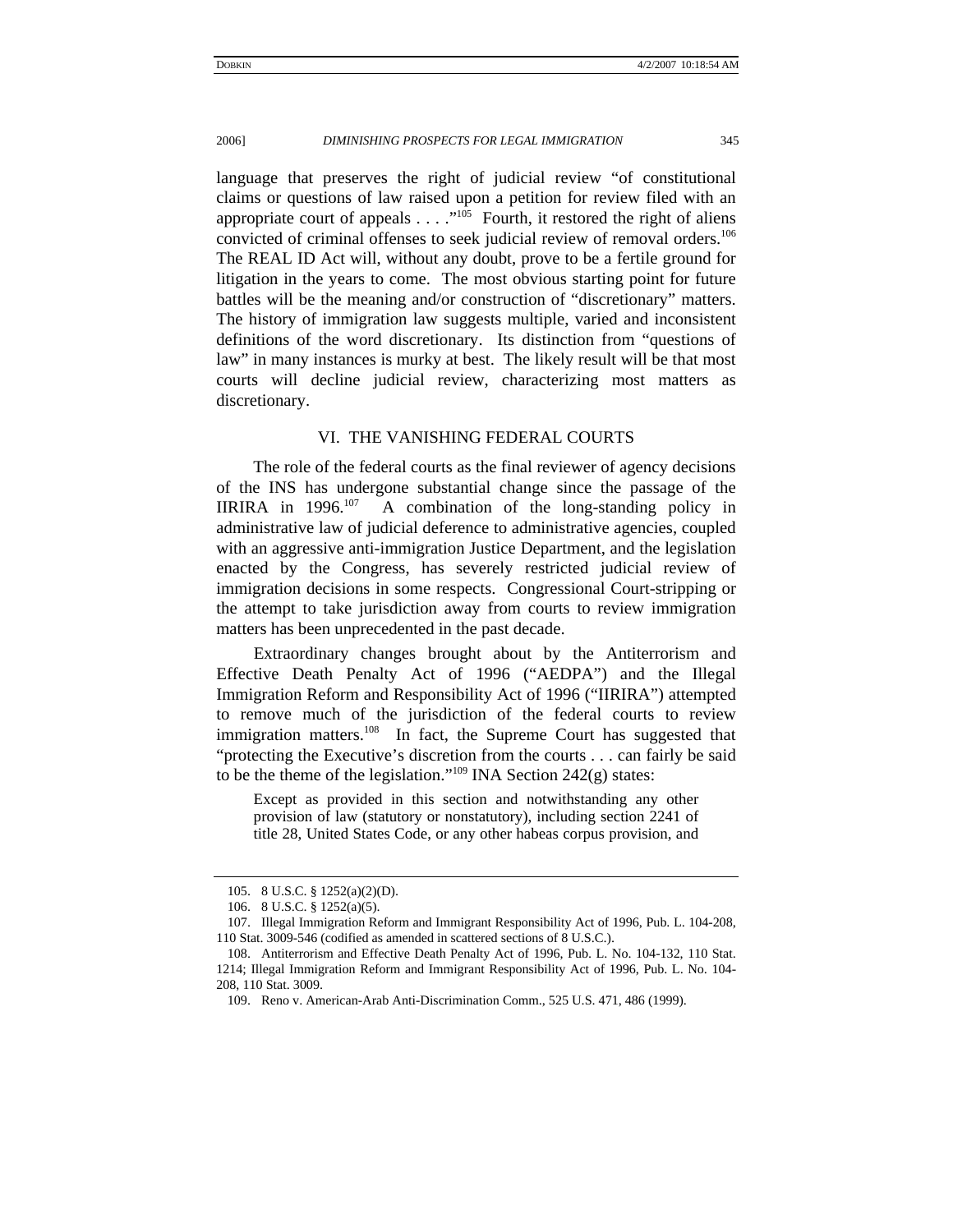sections 1361 and 1651 of such title, no court shall have jurisdiction to hear any cause or claim by or on behalf of any alien arising from the decision or action by the Attorney General to commence proceedings, adjudicate cases, or execute removal orders against any alien under this [chapter].<sup>[110](#page-17-0)</sup>

When first enacted in 1996, the consensus among practitioners in the field was that the section was limited to matters of removal or deportation. However, as a result of an aggressive Justice Department, the Attorney General ("AG") began to take the position that this section precluding judicial review applied to general immigration matters such as appeals of denied immigrant and non-immigrant visas.<sup>111</sup> The AG began to file motions for dismissal and summary judgment in virtually every case, and, to the amazement of the Bar, the federal courts overwhelmingly agreed with the Government.<sup>112</sup> Winning in federal court against the INS was never an easy task, but few could have ever imagined that judicial review could have been precluded in immigration cases.

The legislative history as described in the House Conference Report  $(S. 306)$  in reference to Section 1252(a)(2)(B), never referred to visa petitions or any other procedures outside the removal, exclusion or deportation contexts.<sup>113</sup> In fact, specific references to the removal of jurisdiction from the courts at all times in the report makes specific reference to the removal, exclusion and deportation contexts only.<sup>[114](#page-17-4)</sup>

The crux of the problem centers around Section  $1252(a)(2)(B)(ii)$ ,<sup>115</sup> which reads as follows:

(B) Denials of discretionary relief

Notwithstanding any other provision of law . . . no court shall have jurisdiction to review—

. . .

(ii) any other decision or action of the Attorney General or the Secretary of Homeland Security the authority for which is specified under this subchapter to be in the discretion of the Attorney General or the Secretary of Homeland Security, other than the granting of relief under section  $1158(a)$  of this title.<sup>[116](#page-17-6)</sup>

<span id="page-17-0"></span><sup>110</sup>*. Id.* at 477-78 (quoting 8 U.S.C. 1252(g) (2006)).

<span id="page-17-1"></span><sup>111.</sup> Thomas v. Jenifer, 33 Fed.Appx. 212, 212 (2002).

<span id="page-17-2"></span><sup>112</sup>*. Id.*

<span id="page-17-3"></span><sup>113.</sup> H.R. Rep. No. 104-828 (1996).

<span id="page-17-4"></span><sup>114</sup>*. Jenifer*, 33 Fed. Appx. at 219, 221.

<span id="page-17-5"></span><sup>115. 8</sup> U.S.C. § 1252(A)(2)(B)(ii) (2006).

<span id="page-17-6"></span><sup>116</sup>*. Id.*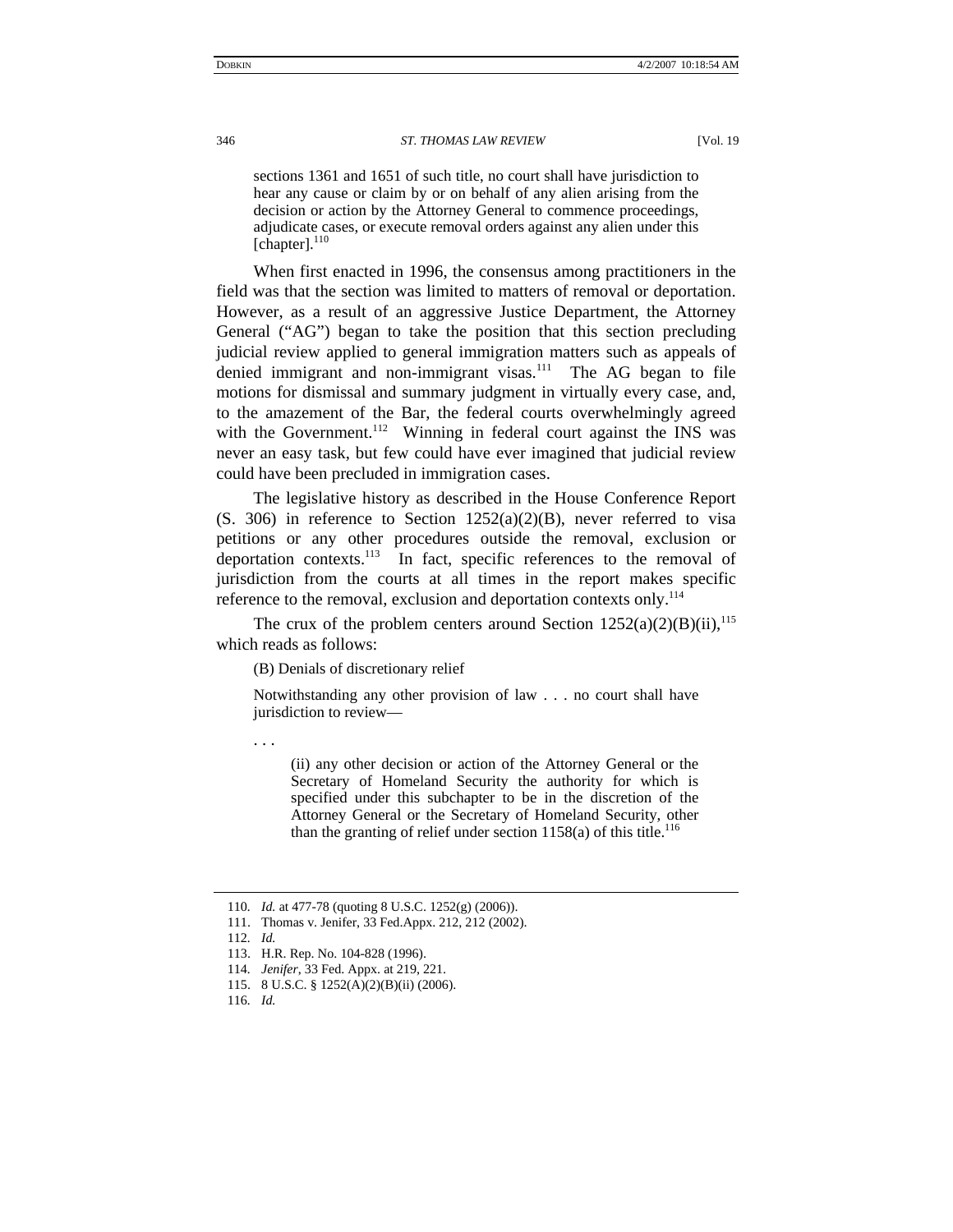The central question posed by the above provision is whether the elimination of judicial review of discretionary matters applies only to Judicial Review of Orders of Removal, as the heading or title of the section would suggest, or whether it applies to *all* discretionary decisions of the Attorney General. The majority rule in effect today in six circuits is that the decision of the Attorney General only has to be "discretionary in nature" in order to be jurisdictionally precluded from review. In doing so, those courts have generally taken the position that since the language of section  $1252(a)(2)(B)(ii)$  is unambiguous, they need not examine its underlying legislative history.<sup>117</sup> Only a handful of courts have construed this section to apply only in the context of final orders of removal, and have held that it does not preclude review of otherwise discretionary decisions, provided such decisions are challenged outside of the removal context.<sup>[118](#page-18-1)</sup>

With the enactment of the 1996 Acts and the REAL ID Act, it would have seemed logical that far fewer immigration cases would have wound up in the courts. In fact, quite the opposite has occurred. In the past four years:

the U.S. Courts of Appeals have seen dramatic increase in immigration cases. More people than ever are petitioning the courts to review decisions of the Board of Immigration Appeals (BIA), and these petitions now account for a substantial portion of the caseload in the courts of appeals . . . . This so-called "immigration surge" has placed a significant strain on judicial resources, requiring courts to hire additional staff, recruit visiting judges, and schedule extra sessions for hearing cases.<sup>119</sup>

Immigration cases now represent eighteen percent of the federal appellate civil docket and the total number of federal court cases reviewing orders of the BIA has increased 970 percent in the last ten years.<sup>[120](#page-18-3)</sup>

This may appear inconsistent with the prior discussion of Congress' attempts to limit judicial review of immigration decisions, but there are specific reasons for the surge in cases to the Court of Appeals. This increase in cases has resulted from a variety of factors such as 1) a higher volume and percentage of final orders of removal before immigration judges in administrative proceedings, 2) administrative appeals in the INS

<span id="page-18-0"></span><sup>117.</sup> D.S. Dobkin, *Court-Stripping and Limitations on Judicial Review of Immigration Cases,* JUST. SYS. J. (forthcoming 2007).

<span id="page-18-1"></span><sup>118.</sup> CDI Information Services, Inc. v. Reno, 278 F. 3d 616, 619-20 (6<sup>th</sup> Cir. 2002); United States v. Brown, 988 F.2d 658, 662 n. 1 (6th Cir. 1993).

<span id="page-18-2"></span><sup>119</sup>*. Id.*

<span id="page-18-3"></span><sup>120.</sup> John R. B. Palmer et al., *Why are so Many People Challenging Board of Immigration Appeals Decisions in the Federal Court? An Empirical Analysis of the Recent Surge in Petitions for Review*, 20 GEO. L.J. 1,3 (2005).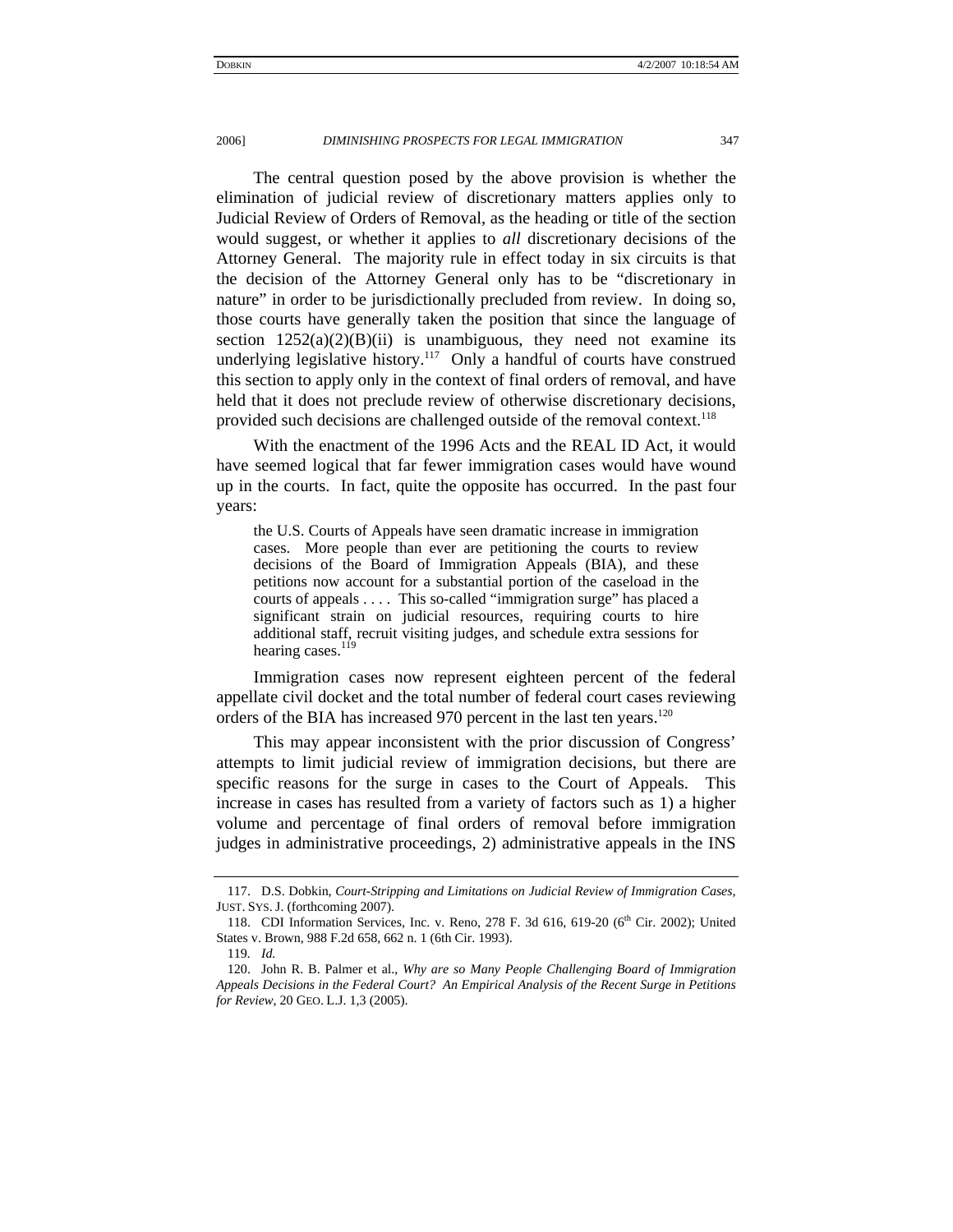<span id="page-19-0"></span>have been limited resulting in more aliens being subjected to removal proceedings, 3) a shift in strategy by lawyers to file federal court actions as they view the administrative proceedings as offering little hope for a fair hearing for their clients and 4) legal strategies aimed at prolonging the stay of aliens given the Justice Department's attempts to expedite the removal of aliens.

All of this, however, has to be viewed in the context that virtually all immigration cases which wind up in the Court of Appeals are appeals from final orders of deportation (excepting habeas cases) at the administrative level. Therefore, while the total volume of cases has surged, this does not present a true picture of whether justice is being done in view of the fact that the law in most Circuits is that the hundreds of thousands of decisions on visa applications filed each year before the agency are not reviewable by the courts, since they are "discretionary" decisions. Combine this with the empirical data which confirms that the reversal rate in the Court of Appeals is, on average, only two to three percent.<sup>121</sup> The net result is that judicial review of immigration decisions has been relegated to a single digit percentage chance of reversal on final orders of deportation in the court of appeals and virtually no review of "discretionary" decisions of INS decisions.

## VII. WHAT NOW?

The legislative and policy changes implemented in the last decade have dramatically diminished the prospects for legal immigration; and in doing so, have exacerbated the illegal immigration situation. The common perception is that this dramatic tightening was initiated by the Bush administration, but in reality, the Bush administration and the events of 9/11 only crystallized a process that was initiated and implemented by the Clinton administration.

 It is estimated that there are as many as twelve million illegal immigrants living in the United States, with an additional 800,000 joining that number each year.<sup>122</sup> Of that total number of illegal aliens,  $450,000$  are estimated to be alien absconders: illegal aliens that are the subject of final orders of deportation but have yet to be physically removed.<sup>123</sup> In addition,

<span id="page-19-1"></span><sup>121.</sup> U.S. Courts of Appeals - Source of Appeals and Original Proceedings Commenced, Federal Judicial Caseload Statistics, Administrative Office of the U.S. Courts (September 30, 2004).

<span id="page-19-2"></span><sup>122. 151</sup> CONG. REC. S7852 (daily ed. June 30, 2005) (statement of Sen. Sessions).

<span id="page-19-3"></span><sup>123</sup>*. Id.*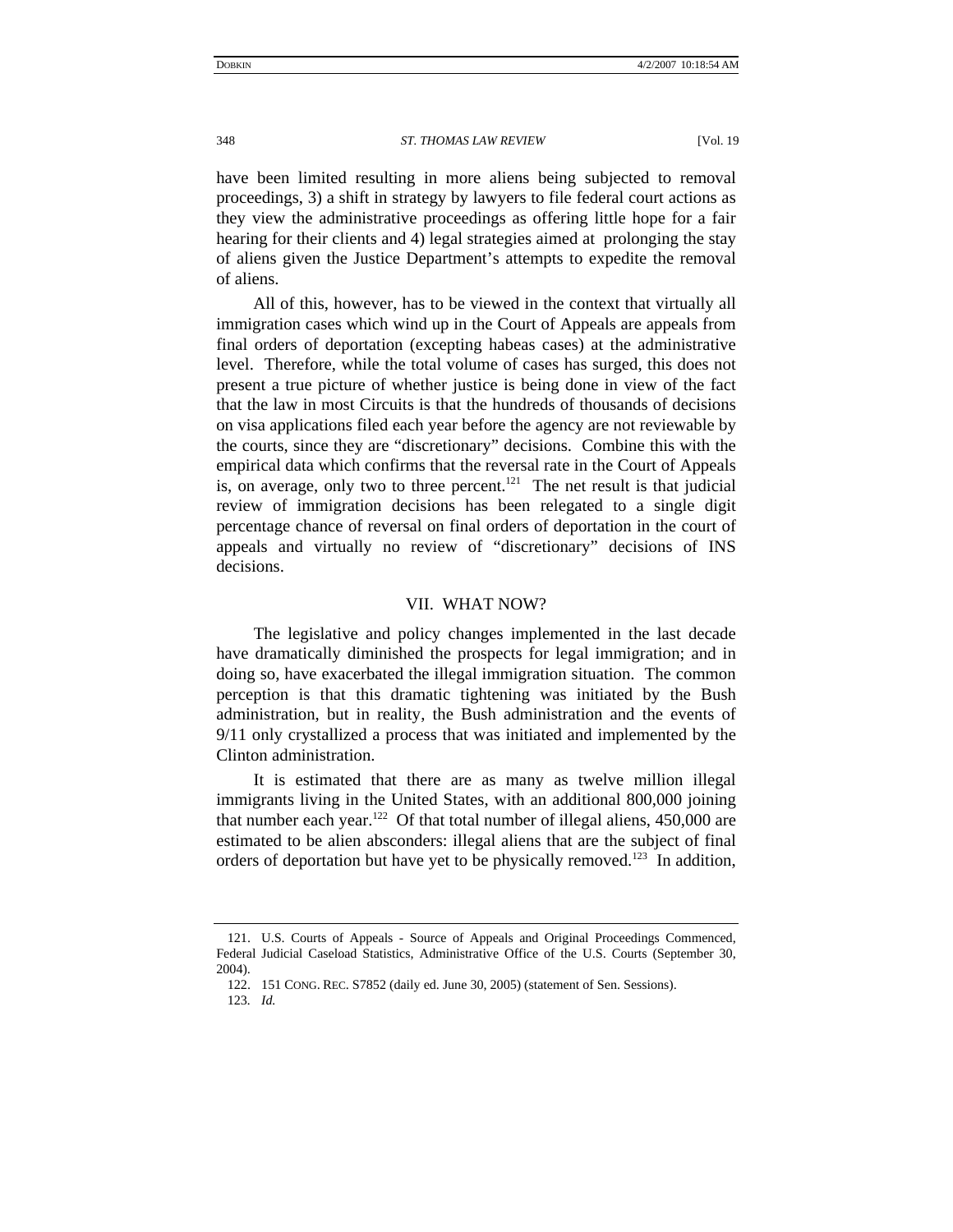an estimated 86,000 of these illegal aliens have been convicted of deportable crimes, yet remain in the United States.<sup>[124](#page-20-0)</sup>

By making the legal immigration system that much more difficult, illegal aliens have few, if any legalization options, so large numbers of aliens remain underground, not even bothering to apply for legal immigration. The hot political debate currently ongoing in Washington and in the media fails miserably in two respects. First, the debate clearly lacks any understanding of why immigration policy is a failure. Second, there are hundreds of thousands of applicants for visas whose petitions have already been approved, but whose visas cannot currently be issued because no visa "number" is available. Many of these applicants have been waiting as long as ten years for their visas to be issued (Congress, by statute, authorizes the numbers of visas that can be issued in any one category on an annual basis). The political debate often centers on the question of whether illegal aliens should be legalized at the expense of those applicants who have already been approved for a visa and are waiting in line for their visas to be issued.

A combination of politics and a total absence of any real experience or understanding by the legislators in Washington does not bode well for those hoping for a solution to our immigration mess. As of the date of this writing, although both the House and the Senate have passed markedly differing immigration bills, conferees have yet to be appointed to hash out a bill, underscoring the scant prospects for comprehensive immigration reform.[125](#page-20-1)

The main thrust of the legislation passed recently by the Senate is a legalization program that would provide a mechanism for illegals to be legalized by making applications accompanied by filing of past tax returns and the payment of past taxes.<sup>126</sup> The problem with this approach is twofold. First, the majority of illegals do not have the financial wherewithal to file past returns and pay back taxes. Second, the process will, to be sure, be far more complex than the mere filing of tax returns and paying back taxes, once the INS issues regulations specifying the additional required criteria for qualifying for this visa. Even if a bill passes which provides for a path to legalization, it would not be a surprise to see only a few hundred thousand, out of the estimated twelve million, illegals actually become legalized. There is no doubt that Congress will revisit this issue ten years

<span id="page-20-0"></span><sup>124</sup>*. Id.*

<span id="page-20-1"></span><sup>125.</sup> Carl Hulse, *Congress is Winding Down, but Much is Left Undone*, N.Y. TIMES, Sep. 25, 2006, at A20.

<span id="page-20-2"></span><sup>126.</sup> Comprehensive Immigration Reform Act of 2006, S. Res. 2611, 109th Cong. (2006).